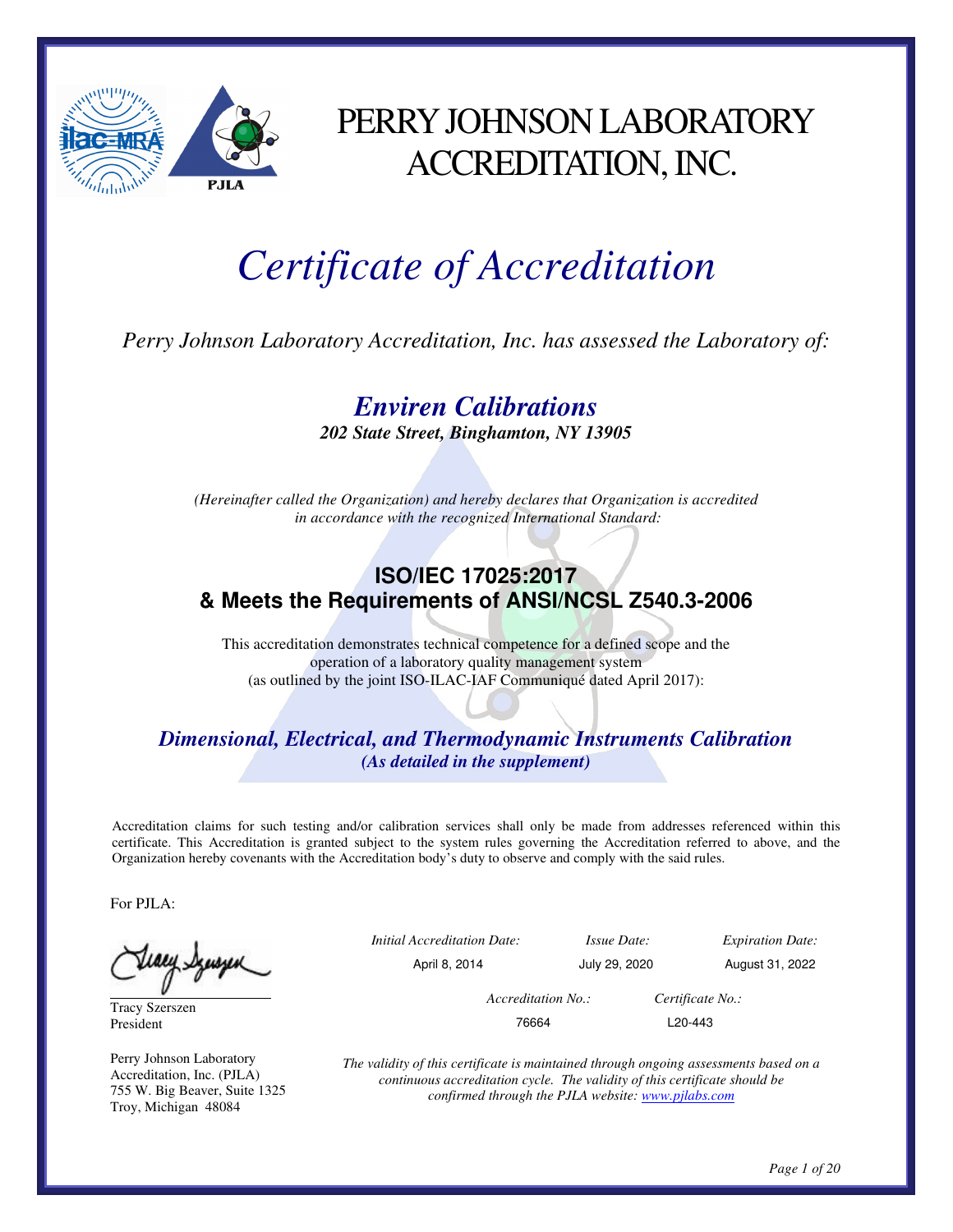

**Enviren Calibrations** 

202 State Street, Binghamton, NY 13905 Contact Name: David Carter Phone: 607-723-0999

| Electrical                                       |                                                              |                                                                                            |                                                                                         |
|--------------------------------------------------|--------------------------------------------------------------|--------------------------------------------------------------------------------------------|-----------------------------------------------------------------------------------------|
| MEASURED INSTRUMENT,<br><b>QUANTITY OR GAUGE</b> | <b>RANGE OR NOMINAL DEVICE</b><br><b>SIZE AS APPROPRIATE</b> | <b>CALIBRATION AND MEASUREMENT</b><br><b>CAPABILITY EXPRESSED</b><br>AS AN UNCERTAINTY (±) | <b>CALIBRATION</b><br><b>EQUIPMENT</b><br><b>AND REFERENCE</b><br><b>STANDARDS USED</b> |
| <b>Equipment to Measure</b>                      | 33 mV to 329.9 mV                                            | 0.001 6 % of value + 0.000 81 mV                                                           | Fluke 5520A                                                                             |
| DC Voltage <sup>F</sup>                          | 329.9 V to 3.29 V                                            | 0.000 46 % of value + 0.021 mV                                                             |                                                                                         |
|                                                  | 3.29 V to 32.9 V                                             | 0.000 84 % of value + 0.067 mV                                                             |                                                                                         |
|                                                  | 30 V to 329.9 V                                              | 0.001 4 % of value + 0.12 mV                                                               |                                                                                         |
|                                                  | 100 V to 1 000 V                                             | $0.0014\%$ of value + 1.9 mV                                                               |                                                                                         |
| <b>Equipment to Measure</b>                      | 33 µ A to 329.9 µ A                                          | 0.012 % of value + 0.016 $\mu$ A                                                           |                                                                                         |
| Resistance <sup>F</sup>                          | 329.9 mA to 3.29 mA                                          | 0.007 5 % of value + 0.05 $\mu$ A                                                          |                                                                                         |
|                                                  | 3.29 mA to 32.9 mA                                           | $0.0074\%$ of value + 0.34 µA                                                              |                                                                                         |
|                                                  | 32.9 mA to 329.9 mA                                          | 0.006 5 % of value + 6.9 $\mu$ A                                                           |                                                                                         |
|                                                  | 0.1 A to 1.09 A                                              | $0.015\%$ of value + 0.038 mA                                                              |                                                                                         |
|                                                  | 1.1 A to 2.9 A                                               | $0.028 \%$ of value + 0.1 mA                                                               |                                                                                         |
|                                                  | 2.9 A to 10.9 A                                              | 0.036 % of value + 0.73 mA                                                                 |                                                                                         |
|                                                  | 11 A to 20.5A                                                | 0.077 % of value + 0.79 mA                                                                 |                                                                                         |
|                                                  | 0.1 $\Omega$ to 10.9 $\Omega$                                | $0.003$ 1 % of value + 0.000 78 $\Omega$                                                   |                                                                                         |
|                                                  | 11 $\Omega$ to 32.9 $\Omega$                                 | $0.0024\%$ of value + 0.001 2 $\Omega$                                                     |                                                                                         |
|                                                  | $\overline{33}$ $\Omega$ to 109.9 $\Omega$                   | $0.0022\%$ of value + 0.001 1 $\Omega$                                                     |                                                                                         |
|                                                  | 110 $\Omega$ to 329.9 $\Omega$                               | $0.0022\%$ of value + 0.001 6 $\Omega$                                                     |                                                                                         |
|                                                  | 330 k $\Omega$ to 1.09 k $\Omega$                            | $0.0022\%$ of value + 0.001 5 $\Omega$                                                     |                                                                                         |
|                                                  | 110 $\Omega$ to 329.9 $\Omega$                               | $0.0024\%$ of value + 0.014 $\Omega$                                                       |                                                                                         |
|                                                  | 330 k $\Omega$ to 1.09 k $\Omega$                            | 0.002 3 % of value + 0.016 Ω                                                               |                                                                                         |
|                                                  | 1.1 k $\Omega$ to 3.29 k $\Omega$                            | 0.002 3 % of value + 0.15 $\Omega$                                                         |                                                                                         |
|                                                  | $\overline{3.3}$ kΩ to 10.9 kΩ                               | 0.002 3 % of value + 0.000 15 kΩ                                                           |                                                                                         |
|                                                  | 11 k $\Omega$ to 32.9 k $\Omega$                             | $0.0026\%$ of value + 0.001 5 kΩ                                                           |                                                                                         |
|                                                  | 33 k $\Omega$ to 109.9 k $\Omega$                            | 0.25 % of value + 1.6 $\Omega$                                                             |                                                                                         |
|                                                  | 110 k $\Omega$ to 329.9 M $\Omega$                           | 0.48 % of value + 22 $\Omega$                                                              |                                                                                         |
|                                                  | 330 k $\Omega$ to 1.09 M $\Omega$                            | 0.01 % of value + 0.039 k $\Omega$                                                         |                                                                                         |
|                                                  | 1.1 M $\Omega$ to 3.29 M $\Omega$                            | 0.021 % of value + 0.001 8 $M\Omega$                                                       |                                                                                         |
|                                                  | 3.3 M $\Omega$ to 10.9 M $\Omega$                            | $0.04 \%$ of value + 0.002 1 M $\Omega$                                                    |                                                                                         |
|                                                  | 11 M $\Omega$ to 32.9 M $\Omega$                             | 0.24 % of value + 0.075 M $\Omega$                                                         |                                                                                         |
|                                                  | 33 M $\Omega$ to 109.9 M $\Omega$                            | $0.27\%$ of value + 23 M $\Omega$                                                          |                                                                                         |
|                                                  | 110 M $\Omega$ to 329.9 M $\Omega$                           | 0.003 1 % of value + 0.000 78 $\Omega$                                                     |                                                                                         |
|                                                  | 330 M $\Omega$ to 1 100 M $\Omega$                           | $0.0024\%$ of value + 0.001 2 $\Omega$                                                     |                                                                                         |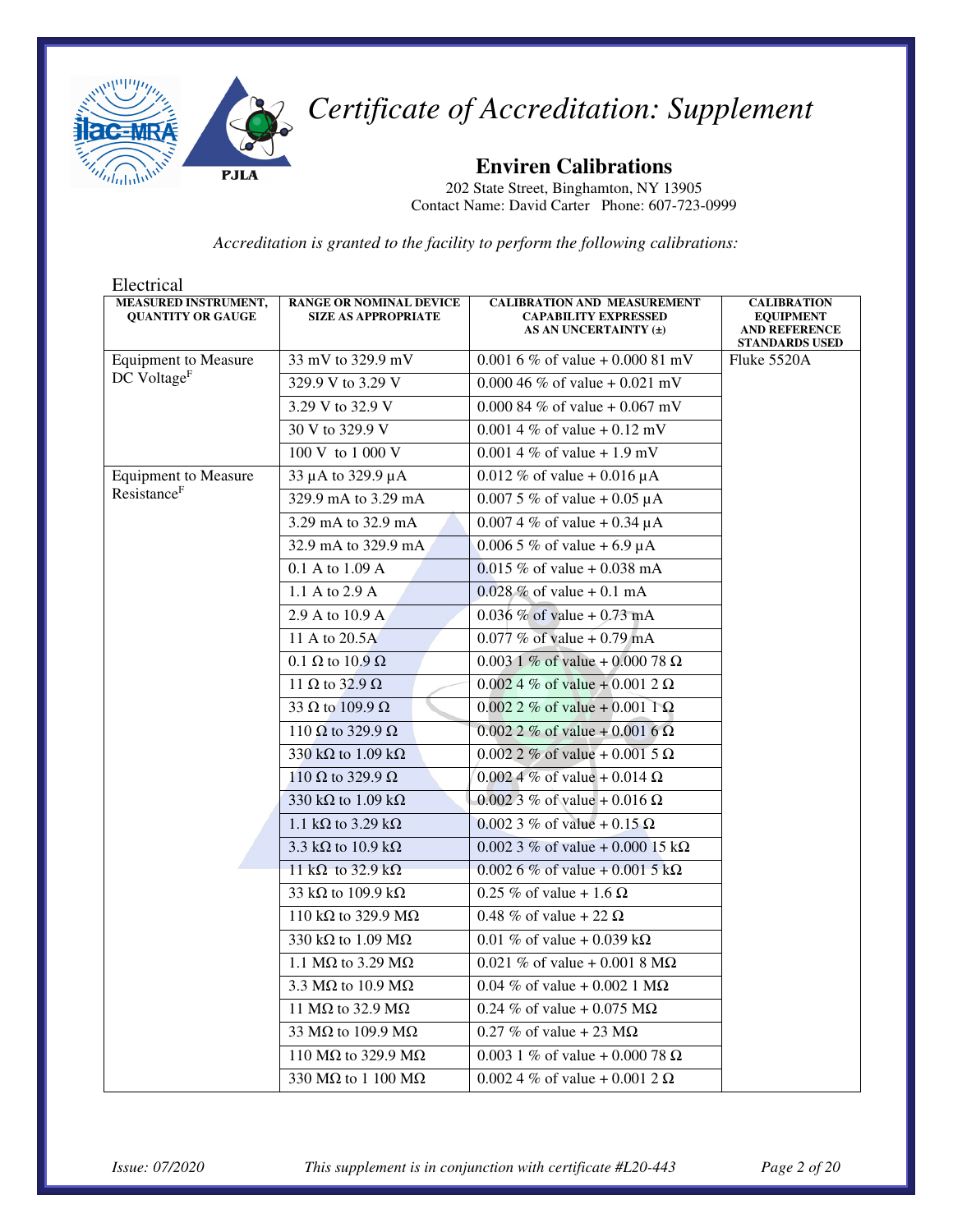

**Enviren Calibrations** 

202 State Street, Binghamton, NY 13905 Contact Name: David Carter Phone: 607-723-0999

| Electrical                                                         |                                                              |                                                                                            |                                                                                         |
|--------------------------------------------------------------------|--------------------------------------------------------------|--------------------------------------------------------------------------------------------|-----------------------------------------------------------------------------------------|
| <b>MEASURED INSTRUMENT,</b><br><b>OUANTITY OR GAUGE</b>            | <b>RANGE OR NOMINAL DEVICE</b><br><b>SIZE AS APPROPRIATE</b> | <b>CALIBRATION AND MEASUREMENT</b><br><b>CAPABILITY EXPRESSED</b><br>AS AN UNCERTAINTY (±) | <b>CALIBRATION</b><br><b>EQUIPMENT</b><br><b>AND REFERENCE</b><br><b>STANDARDS USED</b> |
| Equipment to Measure AC Voltage<br>(at the listed frequencies) $F$ |                                                              |                                                                                            | Fluke 5520A                                                                             |
| $10$ Hz to $45$ Hz                                                 | 1 mV to 32.9 mV                                              | 0.06 % of value + 0.005 5 mV                                                               |                                                                                         |
|                                                                    |                                                              |                                                                                            |                                                                                         |
| $45$ Hz to $10$ kHz                                                | 1 mV to 32.9 mV                                              | $0.0083\%$ of value + 0.007 9 mV                                                           |                                                                                         |
| 10 kHz to 20 kHz                                                   | 1 mV to 32.9 mV                                              | 0.006 9 % of value + 0.011 mV                                                              |                                                                                         |
| 20 kHz to 50 kHz                                                   | 1 mV to 32.9 mV                                              | 0.061 % of value + 0.013 mV                                                                |                                                                                         |
| 50 kHz to 100 kHz                                                  | $1 \text{ mV}$ to 32.9 mV                                    | 0.27 % of value + 0.012 mV                                                                 |                                                                                         |
| $100$ kHz to $500$ kHz                                             | $1 \text{ mV}$ to 32.9 mV                                    | 0.13 % of value + 0.33 mV                                                                  |                                                                                         |
| Equipment to Measure AC Voltage<br>(at the listed frequencies) $F$ |                                                              |                                                                                            |                                                                                         |
| 10 Hz to $45$ Hz                                                   | 33 mV to 329.9 mV                                            | 0.023 % of value + 0.009 3 mV                                                              |                                                                                         |
| 45 Hz to 10 kHz                                                    | 33 mV to 329.9 mV                                            | 0.01 % of value + 0.01 mV                                                                  |                                                                                         |
| $10$ kHz to $20$ kHz                                               | 33 mV to 329.9 mV                                            | 0.012 % of value + 0.01 mV                                                                 |                                                                                         |
| 20 kHz to 50 kHz                                                   | 33 mV to 329.9 mV                                            | $0.025\%$ of value + 0.013 mV                                                              |                                                                                         |
| $50$ kHz to $100$ kHz                                              | 33 mV to 329.9 mV                                            | 0.061 % of value $+$ 0.031 mV                                                              |                                                                                         |
| 100 kHz to 500 kHz                                                 | 33 mV to 329.9 mV                                            | $0.15\%$ of value + 0.082 mV                                                               |                                                                                         |
| Equipment to Measure AC Voltage<br>(at the listed frequencies) $F$ |                                                              |                                                                                            |                                                                                         |
| $10$ Hz to $45$ Hz                                                 | 0.33 V to 3.29 V                                             | 0.022 % of value + 0.074 mV                                                                |                                                                                         |
| $45$ Hz to $10$ kHz                                                | $0.33$ V to 3.29 V                                           | 0.011 % of value + 0.093 mV                                                                |                                                                                         |
| 10 kHz to 20 kHz                                                   | 0.33 V to 3.29 V                                             | $0.014\%$ of value + 0.087 mV                                                              |                                                                                         |
| 20 kHz to 50 kHz                                                   | 0.33 V to 3.29 V                                             | 0.022 % of value + 0.087 mV                                                                |                                                                                         |
| 50 kHz to 100 kHz                                                  | 0.33 V to 3.29 V                                             | 0.053 % of value + 0.16 mV                                                                 |                                                                                         |
| 100 kHz to 500 kHz                                                 | 0.33 V to 3.29 V                                             | 0.18 % of value + 0.84 mV                                                                  |                                                                                         |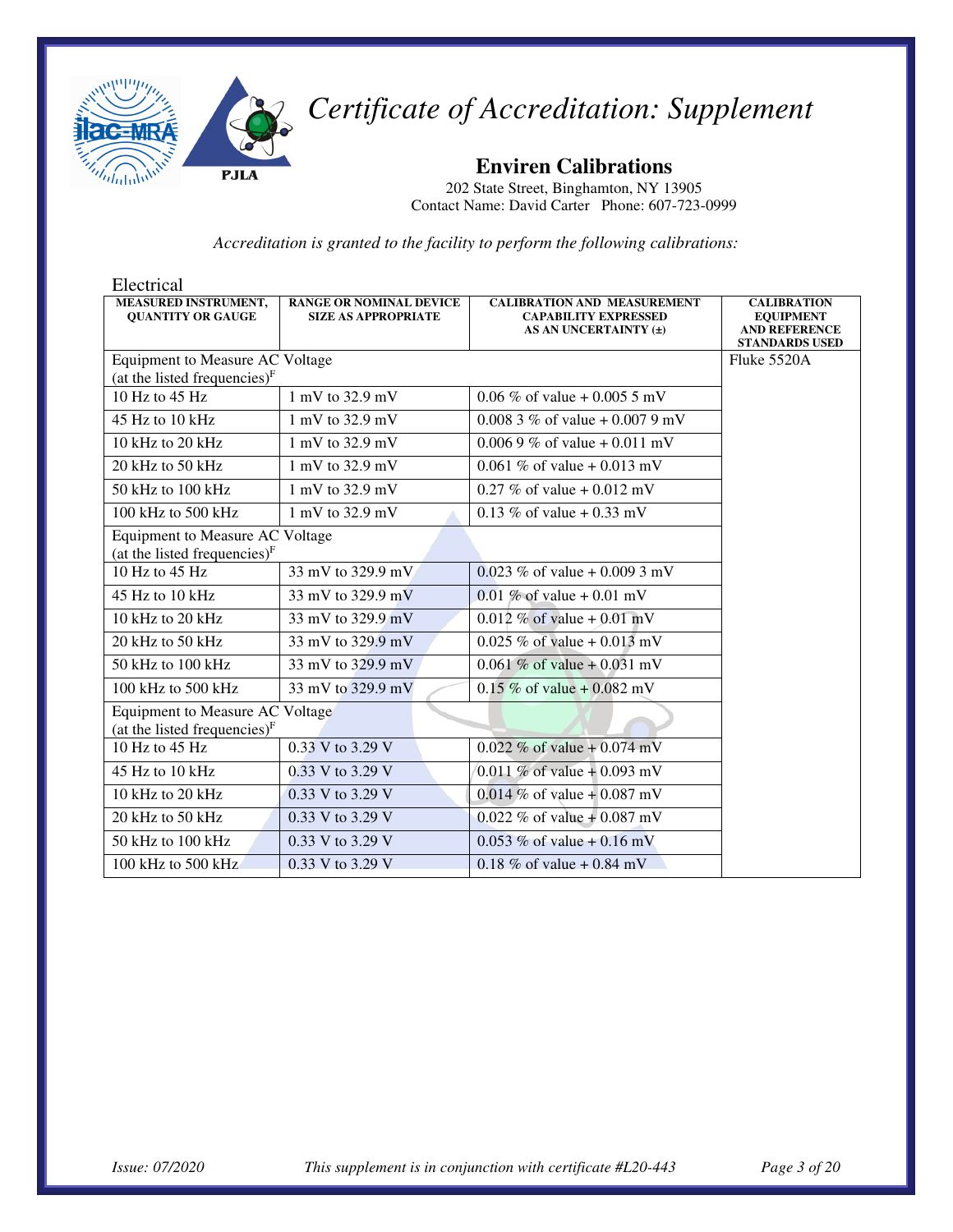

**Enviren Calibrations** 

202 State Street, Binghamton, NY 13905 Contact Name: David Carter Phone: 607-723-0999

| Electrical                                                                |                                                              |                                                                                            |                                                                                         |
|---------------------------------------------------------------------------|--------------------------------------------------------------|--------------------------------------------------------------------------------------------|-----------------------------------------------------------------------------------------|
| MEASURED INSTRUMENT,<br><b>QUANTITY OR GAUGE</b>                          | <b>RANGE OR NOMINAL DEVICE</b><br><b>SIZE AS APPROPRIATE</b> | <b>CALIBRATION AND MEASUREMENT</b><br><b>CAPABILITY EXPRESSED</b><br>AS AN UNCERTAINTY (±) | <b>CALIBRATION</b><br><b>EQUIPMENT</b><br><b>AND REFERENCE</b><br><b>STANDARDS USED</b> |
| Equipment to Measure AC Voltage                                           |                                                              |                                                                                            | Fluke 5520A                                                                             |
| (at the listed frequencies) $F$                                           |                                                              |                                                                                            |                                                                                         |
| 10 Hz to 45 Hz                                                            | 3.3 V to 32.9 V                                              | 0.022 % of value + 0.82 mV                                                                 |                                                                                         |
| 45 Hz to 10 kHz                                                           | 3.3 V to 32.9 V                                              | 0.011 % of value + 0.9 mV                                                                  |                                                                                         |
| 10 kHz to 20 kHz                                                          | 3.3 V to 32.9 V                                              | 0.018 % of value + 0.84 mV                                                                 |                                                                                         |
| 20 kHz to 50 kHz                                                          | 3.3 V to 32.9 V                                              | 0.026 % of value + 1 mV                                                                    |                                                                                         |
| 50 kHz to 100 kHz                                                         | 3.3 V to 32.9 V                                              | 0.068 % of value + 2 mV                                                                    |                                                                                         |
| Equipment to Measure AC Voltage<br>(at the listed frequencies) $F$        |                                                              |                                                                                            |                                                                                         |
| 45 Hz to 1 kHz                                                            | 33 V to 329.9 V                                              | 0.013 % of value + 9.5 mV                                                                  |                                                                                         |
| 1 kHz to 10 kHz                                                           | 33 V to 329.9 V                                              | 0.014 % of value + 11 mV                                                                   |                                                                                         |
| 10 kHz to 20 kHz                                                          | 33 V to 329.9 V                                              | $0.014\%$ of value + 11 mV                                                                 |                                                                                         |
| 20 kHz to 50 kHz                                                          | 33 V to 329.9 V                                              | 0.018 % of value + 26 mV                                                                   |                                                                                         |
| 50 kHz to 100 kHz                                                         | 33 V to 329.9 V                                              | 0.14 % of value + 100 mV                                                                   |                                                                                         |
| Equipment to Measure AC Voltage<br>(at the listed frequencies) $F$        |                                                              |                                                                                            |                                                                                         |
| 45 Hz to 1 kHz                                                            | 330 V to 1 000 V                                             | 0.022 % of value + 20 mV                                                                   |                                                                                         |
| 1 kHz to 5 kHz                                                            | 330 V to 1 000 V                                             | 0.019 % of value + 19 mV                                                                   |                                                                                         |
| 5 kHz to 10 kHz                                                           | 330 V to 1 000 V                                             | 0.023 % of value + 18 mV                                                                   |                                                                                         |
| <b>Equipment to Measure AC Voltage</b><br>(at the listed frequencies) $F$ |                                                              |                                                                                            |                                                                                         |
| 10 Hz to 20 Hz                                                            | 29 µA to 329.9 µA                                            | 0.15 % of value + 0.096 $\mu$ A                                                            |                                                                                         |
| 20 Hz to 45 Hz                                                            | 29 µA to 329.9 µA                                            | 0.12 % of value + 0.093 $\mu$ A                                                            |                                                                                         |
| 45 Hz to 1 kHz                                                            | 29 µA to 329.9 µA                                            | 0.095 % of value + 0.096 $\mu$ A                                                           |                                                                                         |
| 1 kHz to 5 kHz                                                            | 29 µ A to 329.9 µ A                                          | 0.23 % of value + 0.41 $\mu$ A                                                             |                                                                                         |
| 5 kHz to 10 kHz                                                           | 29 µ A to 329.9 µ A                                          | 0.23 % of value + 0.41 $\mu$ A                                                             |                                                                                         |
| 10 kHz to 30 kHz                                                          | 29 µ A to 329.9 µ A                                          | 1.2 % of value $+ 2.2 \mu A$                                                               |                                                                                         |
| Equipment to Measure AC Voltage<br>(at the listed frequencies) $F$        |                                                              |                                                                                            |                                                                                         |
| 10 Hz to 20 Hz                                                            | 0.33 mA to 3.29 mA                                           | $0.15\%$ of value + 0.000 3 mA                                                             |                                                                                         |
| 20 Hz to 45 Hz                                                            | $0.33 \text{ mA}$ to $3.29 \text{ mA}$                       | $0.087\%$ of value + 0.000 53 mA                                                           |                                                                                         |
| 45 Hz to 1 kHz                                                            | 0.33 mA to 3.29 mA                                           | 0.073 % of value + 0.000 31 mA                                                             |                                                                                         |
| 1 kHz to 5 kHz                                                            | 0.33 mA to 3.29 mA                                           | 0.15 % of value + 0.000 65 mA                                                              |                                                                                         |
| 5 kHz to 10 kHz                                                           | 0.33 mA to 3.29 mA                                           | 0.38 % of value + 0.000 84 mA                                                              |                                                                                         |
| 10 kHz to 30 kHz                                                          | 0.33 mA to 3.29 mA                                           | 0.76 % of value + 0.003 7 mA                                                               |                                                                                         |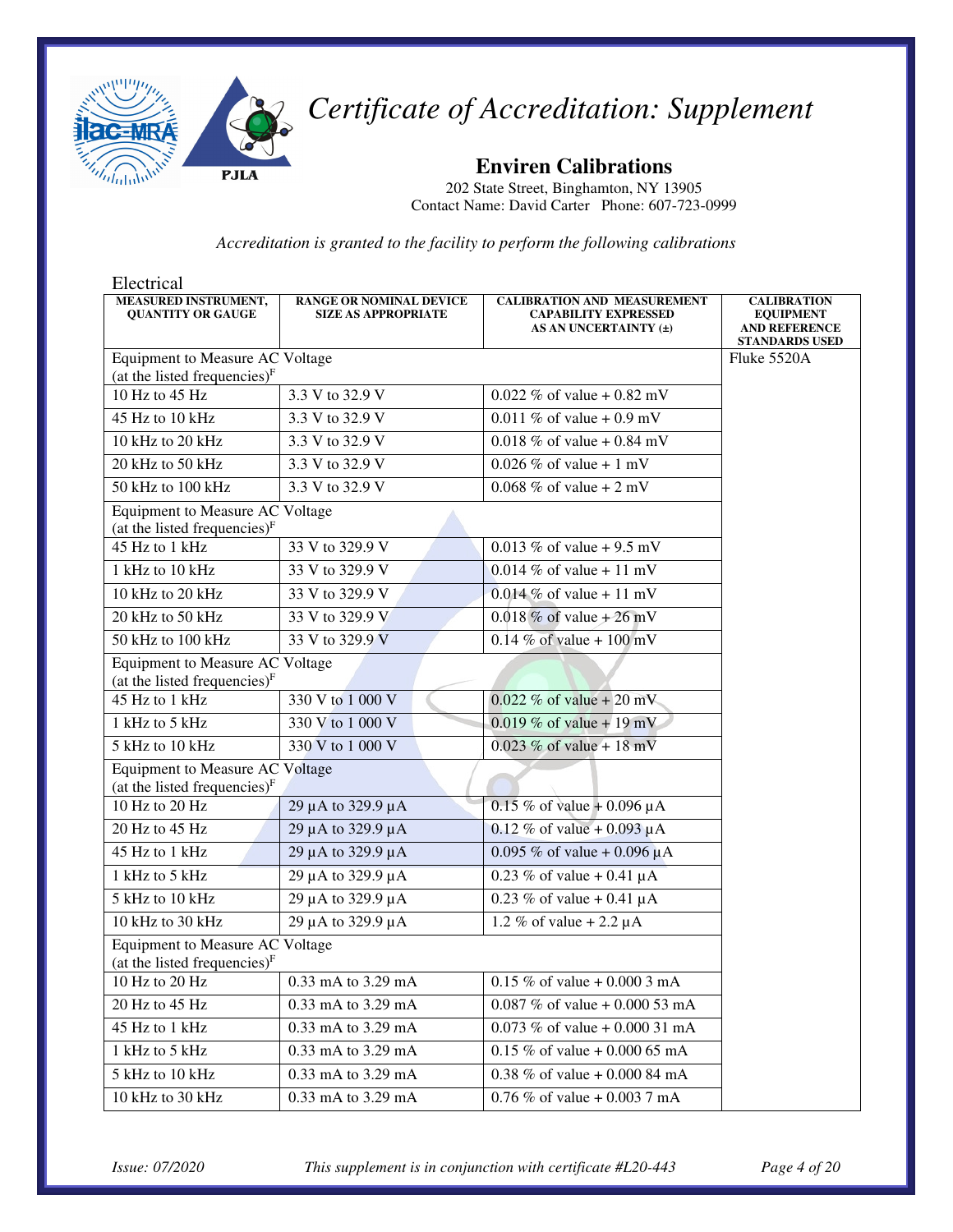

**Enviren Calibrations** 

202 State Street, Binghamton, NY 13905 Contact Name: David Carter Phone: 607-723-0999

*Accreditation is granted to the facility to perform the following calibrations* 

| Electrical                                                                |                                                              |                                                                                            |                                                                                         |
|---------------------------------------------------------------------------|--------------------------------------------------------------|--------------------------------------------------------------------------------------------|-----------------------------------------------------------------------------------------|
| MEASURED INSTRUMENT,<br><b>QUANTITY OR GAUGE</b>                          | <b>RANGE OR NOMINAL DEVICE</b><br><b>SIZE AS APPROPRIATE</b> | <b>CALIBRATION AND MEASUREMENT</b><br><b>CAPABILITY EXPRESSED</b><br>AS AN UNCERTAINTY (±) | <b>CALIBRATION</b><br><b>EQUIPMENT</b><br><b>AND REFERENCE</b><br><b>STANDARDS USED</b> |
| Equipment to Measure AC Voltage                                           |                                                              |                                                                                            | Fluke 5520A                                                                             |
| (at the listed frequencies) $F$                                           |                                                              |                                                                                            |                                                                                         |
| 10 Hz to 20 Hz                                                            | 3.3 mA to 32.9 mA                                            | 0.14 % of value + 0.003 mA                                                                 |                                                                                         |
| 20 Hz to 45 Hz                                                            | 3.3 mA to 32.9 mA                                            | 0.065 % of value + 0.003 4 mA                                                              |                                                                                         |
| 45 Hz to 1 kHz                                                            | 3.3 mA to 32.9 mA                                            | 0.026 % of value + 0.003 7 mA                                                              |                                                                                         |
| 1 kHz to 5 kHz                                                            | 3.3 mA to 32.9 mA                                            | 0.056 % of value + 0.004 3 mA                                                              |                                                                                         |
| 5 kHz to 10 kHz                                                           | 3.3 mA to 32.9 mA                                            | 0.14 % of value + 0.006 9 mA                                                               |                                                                                         |
| 10 kHz to 30 kHz                                                          | 3.3 mA to 32.9 mA                                            | 0.28 % of value + 0.017 mA                                                                 |                                                                                         |
| Equipment to Measure AC Voltage<br>(at the listed frequencies) $F$        |                                                              |                                                                                            |                                                                                         |
| $\overline{10}$ Hz to 20 Hz                                               | 33 mA to 329.9 mA                                            | 0.14 % of value + 0.031 mA                                                                 |                                                                                         |
| 20 Hz to 45 Hz                                                            | 33 mA to 329.9 mA                                            | $0.065\%$ of value + 0.036 mA                                                              |                                                                                         |
| 45 Hz to 1 kHz                                                            | 33 mA to 329.9 mA                                            | $0.026\%$ of value + 0.038 mA                                                              |                                                                                         |
| $1$ kHz to 5 kHz                                                          | 33 mA to 329.9 mA                                            | 0.074 % of value + 0.056 mA                                                                |                                                                                         |
| 5 kHz to 10 kHz                                                           | 33 mA to 329.9 mA                                            | $0.15 \%$ of value + 0.11 mA                                                               |                                                                                         |
| 10 kHz to 30 kHz                                                          | 33 mA to 329.9 mA                                            | 0.074 % of value + 0.001 2 A                                                               |                                                                                         |
| Equipment to Measure AC Voltage<br>(at the listed frequencies) $F$        |                                                              |                                                                                            |                                                                                         |
| 10 Hz to 45 Hz                                                            | 0.33 A to 2.9 A                                              | $0.0087\%$ of value + 0.001 1 A                                                            |                                                                                         |
| 45 Hz to 1 kHz                                                            | 0.33 A to 2.9 A                                              | $0.45\%$ of value + 0.001 1 A                                                              |                                                                                         |
| 1 kHz to 5 kHz                                                            | 0.33 A to 2.9 A                                              | 1.9 % of value + 0.004 A                                                                   |                                                                                         |
| 5 kHz to 10 kHz                                                           | 0.33 A to 2.9 A                                              | 0.13 % of value + 0.000 38 A                                                               |                                                                                         |
| <b>Equipment to Measure AC Voltage</b><br>(at the listed frequencies) $F$ |                                                              |                                                                                            |                                                                                         |
| 45 Hz to 100 Hz                                                           | 3 A to 10.9 A                                                | 0.035 % of value + 0.000 65 A                                                              |                                                                                         |
| 100 kHz to 1 kHz                                                          | 3 A to 10.9 A                                                | 0.46 % of value + 0.000 91 A                                                               |                                                                                         |
| 1 kHz to 5 kHz                                                            | 3 A to 10.9 A                                                | 1.9 % of value + 0.004 A                                                                   |                                                                                         |
| Equipment to Measure AC Current<br>(at the listed frequencies) $F$        |                                                              |                                                                                            |                                                                                         |
| 45 Hz to 100 Hz                                                           | 11 A to 20.5 A                                               | 0.04 % of value + 0.002 7 A                                                                |                                                                                         |
| 100 Hz to 1 kHz                                                           | 11 A to 20.5 A                                               | 0.072 % of value + 0.002 5 A                                                               |                                                                                         |
| 1 kHz to 5 kHz                                                            | 11 A to 20.5 A                                               | 2.3 % of value + 0.001 7 A                                                                 |                                                                                         |
| 10 to 45 Hz                                                               | 11 A to 20.5 A                                               | 0.09 % of value + 0.004 9 A                                                                |                                                                                         |
| 45 Hz to 1 000 Hz                                                         | 11 A to 20.5 A                                               | 0.11 % of value + 0.004 8 A                                                                |                                                                                         |
| 1 kHz to 5 kHz                                                            | 11 A to 20.5 A                                               | 2.3 % of value + 0.004 A                                                                   |                                                                                         |

*Issue: 07/2020 This supplement is in conjunction with certificate #L20-443 Page 5 of 20*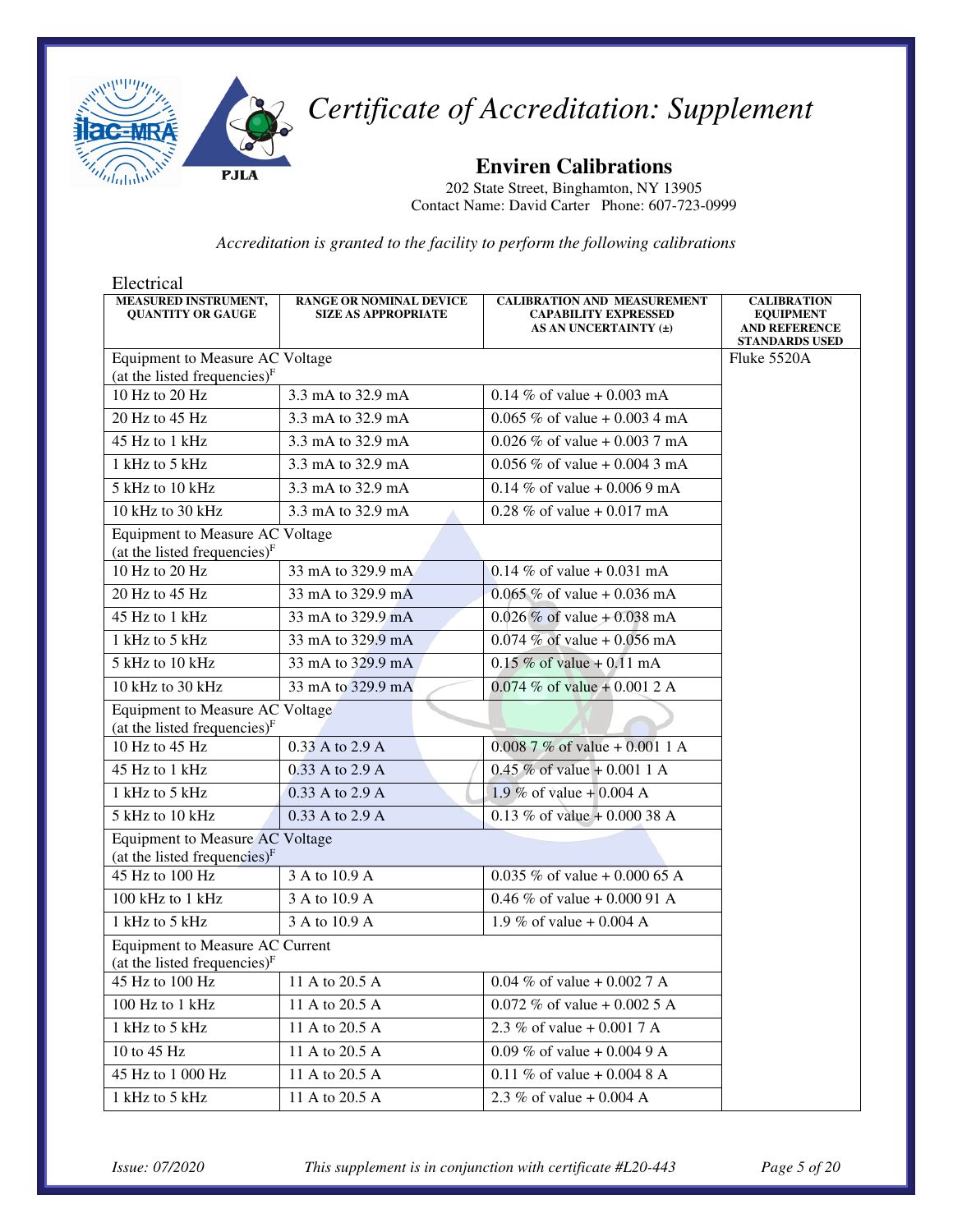

**Enviren Calibrations** 

202 State Street, Binghamton, NY 13905 Contact Name: David Carter Phone: 607-723-0999

| Electrical                                       |                                                              |                                                                                            |                                                                                         |
|--------------------------------------------------|--------------------------------------------------------------|--------------------------------------------------------------------------------------------|-----------------------------------------------------------------------------------------|
| MEASURED INSTRUMENT,<br><b>QUANTITY OR GAUGE</b> | <b>RANGE OR NOMINAL DEVICE</b><br><b>SIZE AS APPROPRIATE</b> | <b>CALIBRATION AND MEASUREMENT</b><br><b>CAPABILITY EXPRESSED</b><br>AS AN UNCERTAINTY (±) | <b>CALIBRATION</b><br><b>EQUIPMENT</b><br><b>AND REFERENCE</b><br><b>STANDARDS USED</b> |
| <b>Equipment to Measure</b>                      | 0.19 nF to 0.399 9 nF                                        | 0.34 % of value + 0.008 1 nF                                                               | Fluke 5520A                                                                             |
| Capacitance <sup>F</sup>                         | 0.4 nF to 1.099 9 nF                                         | 0.38 % of value + 0.008 nF                                                                 |                                                                                         |
|                                                  | 1.1 nF to 3.299 9 nF                                         | 0.4 % of value + 0.007 8 nF                                                                |                                                                                         |
|                                                  | 3.3 nF to 10.999 9 nF                                        | 0.19 % of value + 0.009 7 nF                                                               |                                                                                         |
|                                                  | 11 nF to 32.999 9 nF                                         | 0.2 % of value $+0.078$ nF                                                                 |                                                                                         |
|                                                  | 33 nF to 109.999 nF                                          | 0.19 % of value + 0.091 nF                                                                 |                                                                                         |
|                                                  | 110 nF to 329.999 nF                                         | $0.15 \%$ of value + 0.57 nF                                                               |                                                                                         |
|                                                  | 0.33 $\mu$ F to 1.099 99 $\mu$ F                             | $\overline{0.19}$ % of value + 0.000 91 µF                                                 |                                                                                         |
|                                                  | 1.1 µF to 3.299 99 µF                                        | $0.15 \%$ of value + 0.005 7 µF                                                            |                                                                                         |
|                                                  | 3.3 µF to 10.999 9 µF                                        | 0.2 % of value + 0.008 9 $\mu$ F                                                           |                                                                                         |
|                                                  | 11 µF to 32.999 9 µF                                         | 0.27 % of value + 0.053 $\mu$ F                                                            |                                                                                         |
|                                                  | 33 µF to 109.999 µF                                          | 0.36 % of value + 0.083 $\mu$ F                                                            |                                                                                         |
|                                                  | 110 µF to 329.999 µF                                         | 0.31 % of value + $0.51 \,\mu$ F                                                           |                                                                                         |
|                                                  | 0.33 mF to 1.099 99 mF                                       | 0.34 % of value + 0.98 $\mu$ F                                                             |                                                                                         |
|                                                  | 1.1 mF to 3.299 9 mF                                         | 0.3 % of value + 5.2 $\mu$ F                                                               |                                                                                         |
|                                                  | 3.3 mF to 10.999 9 mF                                        | 0.35 % of value + 8.8 $\mu$ F                                                              |                                                                                         |
|                                                  | 11 mF to 32.999 9 mF                                         | $0.58 \%$ of value + 24 µF                                                                 |                                                                                         |
|                                                  | 33 mF to 110 mF                                              | 0.85 % of value + 78 $\mu$ F                                                               |                                                                                         |
| <b>Equipment to Measure</b>                      | 600 °C to 800 °C                                             | $0.37$ °C                                                                                  |                                                                                         |
| Thermocouple Type B <sup>F</sup>                 | 800 °C to 1 000 °C                                           | $0.29$ °C                                                                                  |                                                                                         |
|                                                  | 1 000 °C to 1 550 °C                                         | 0.27 °C                                                                                    |                                                                                         |
|                                                  | 1 550 °C to 1 820 °C                                         | 0.29 °C                                                                                    |                                                                                         |
| <b>Equipment to Measure</b>                      | $0 °C$ to $150 °C$                                           | $0.27$ °C                                                                                  |                                                                                         |
| Thermocouple Type CF                             | 150 °C to 650 °C                                             | $0.24\text{ °C}$                                                                           |                                                                                         |
|                                                  | 650 °C to 1 000 °C                                           | $0.27$ °C                                                                                  |                                                                                         |
|                                                  | 1 000 °C to 1 800 °C                                         | $0.41\text{ °C}$                                                                           |                                                                                         |
|                                                  | 1 800 °C to 2 316 °C                                         | 0.66 °C                                                                                    |                                                                                         |
| <b>Equipment to Measure</b>                      | -250 °C to -100 °C                                           | 0.41 °C                                                                                    |                                                                                         |
| Thermocouple Type E <sup>F</sup>                 | -100 °C to -25 °C                                            | 0.18 °C                                                                                    |                                                                                         |
|                                                  | -25 °C to 350 °C                                             | $0.17\ ^{\circ}\textrm{C}$                                                                 |                                                                                         |
|                                                  | 350 °C to 650 °C                                             | $0.18\ ^{\circ}\textrm{C}$                                                                 |                                                                                         |
|                                                  | 650 °C to 1 000 °C                                           | $0.20\ ^{\circ}\textrm{C}$                                                                 |                                                                                         |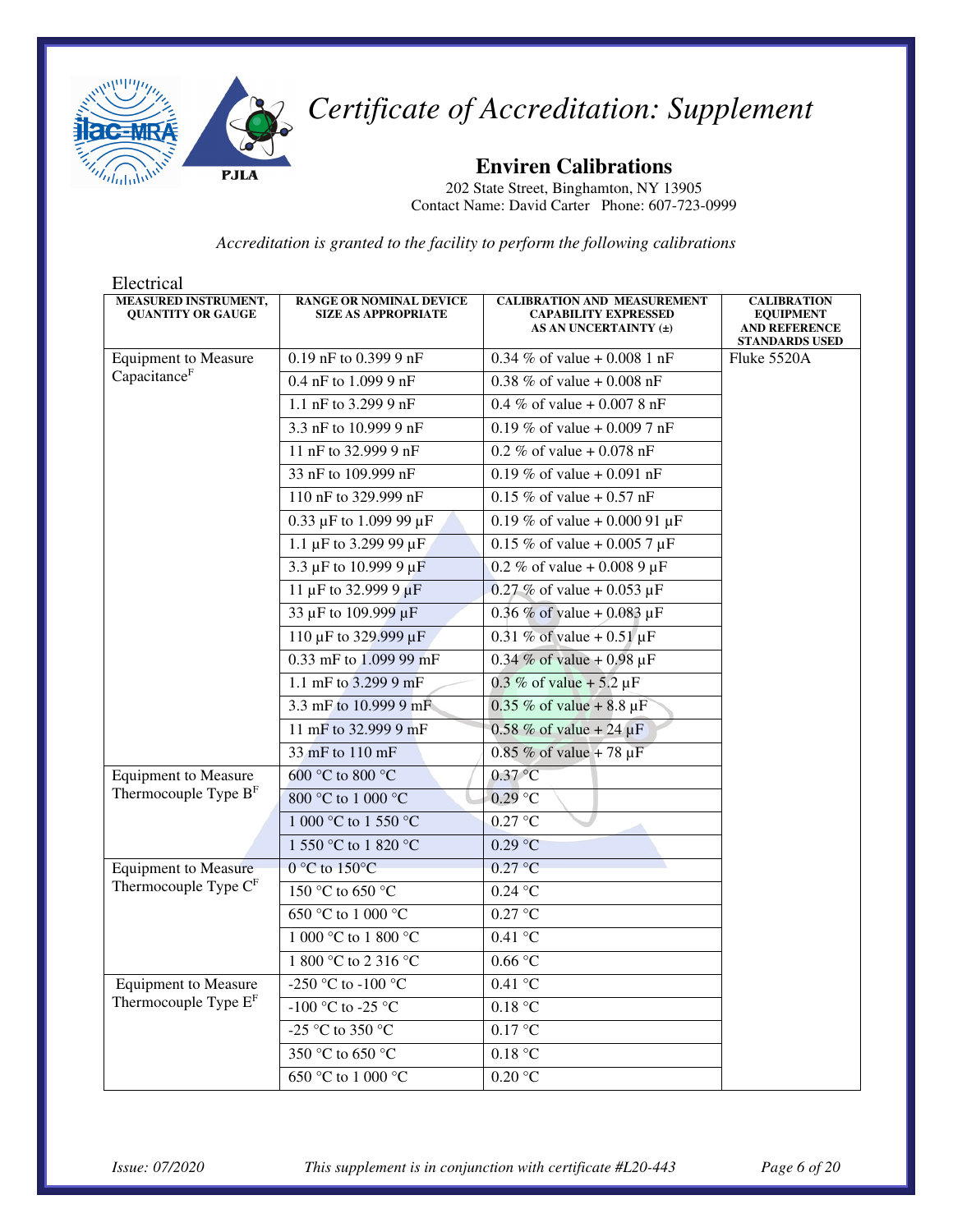

**Enviren Calibrations** 

202 State Street, Binghamton, NY 13905 Contact Name: David Carter Phone: 607-723-0999

| Electrical                                              |                                                              |                                                                                            |                                                                                         |
|---------------------------------------------------------|--------------------------------------------------------------|--------------------------------------------------------------------------------------------|-----------------------------------------------------------------------------------------|
| <b>MEASURED INSTRUMENT,</b><br><b>QUANTITY OR GAUGE</b> | <b>RANGE OR NOMINAL DEVICE</b><br><b>SIZE AS APPROPRIATE</b> | <b>CALIBRATION AND MEASUREMENT</b><br><b>CAPABILITY EXPRESSED</b><br>AS AN UNCERTAINTY (±) | <b>CALIBRATION</b><br><b>EQUIPMENT</b><br><b>AND REFERENCE</b><br><b>STANDARDS USED</b> |
| <b>Equipment to Measure</b>                             | -210 °C to -100 °C                                           | $0.25$ °C                                                                                  | Fluke 5520A                                                                             |
| Thermocouple Type $JF$                                  | -100 °C to -30 °C                                            | 0.18 °C                                                                                    |                                                                                         |
|                                                         | -30 °C to 150 °C                                             | 0.17 °C                                                                                    |                                                                                         |
|                                                         | 150 °C to 760 °C                                             | 0.18 °C                                                                                    |                                                                                         |
|                                                         | 760 °C to 1 200 °C                                           | $0.22$ °C                                                                                  |                                                                                         |
| <b>Equipment to Measure</b>                             | -200 °C to -100 °C                                           | 0.29 °C                                                                                    |                                                                                         |
| Thermocouple Type KF                                    | -100 °C to -25 °C                                            | 0.19 °C                                                                                    |                                                                                         |
|                                                         | -25 °C to 120 °C                                             | 0.18 °C                                                                                    |                                                                                         |
|                                                         | 120 °C to 1 000 °C                                           | $0.24\text{ °C}$                                                                           |                                                                                         |
|                                                         | 1 000 °C to 1 372 °C                                         | $0.33$ °C                                                                                  |                                                                                         |
| <b>Equipment to Measure</b>                             | -200 °C to -100 °C                                           | $0.34$ °C                                                                                  |                                                                                         |
| Thermocouple Type LF                                    | $-100$ °C to 800 °C                                          | 0.24 °C                                                                                    |                                                                                         |
|                                                         | 800 °C to 900 °C                                             | 0.18 °C                                                                                    |                                                                                         |
| <b>Equipment to Measure</b>                             | -200 °C to -100 °C                                           | $0.34$ °C                                                                                  |                                                                                         |
| Thermocouple Type NF                                    | -100 °C to -25 °C                                            | $0.21^{\circ}$ C                                                                           |                                                                                         |
|                                                         | -25 °C to 120 °C                                             | $0.19$ °C                                                                                  |                                                                                         |
|                                                         | 120 °C to 410 °C                                             | 0.19 °C                                                                                    |                                                                                         |
|                                                         | 410 °C to 130 °C                                             | $0.24$ °C                                                                                  |                                                                                         |
| <b>Equipment to Measure</b>                             | $0^{\circ}$ C to 250 $^{\circ}$ C                            | 0.46 °C                                                                                    |                                                                                         |
| Thermocouple Type $RF$                                  | 250 °C to 400 °C                                             | 0.30 °C                                                                                    |                                                                                         |
|                                                         | 400 °C to 1 000 °C                                           | 0.29 °C                                                                                    |                                                                                         |
|                                                         | 1 000 °C to 1 767 °C                                         | $0.33$ °C                                                                                  |                                                                                         |
| <b>Equipment to Measure</b>                             | $0 °C$ to 250 °C                                             | 0.39 °C                                                                                    |                                                                                         |
| Thermocouple Type $SF$                                  | 250 °C to 1 000 °C                                           | $0.31\text{ °C}$                                                                           |                                                                                         |
|                                                         | 1 000 °C to 1 400 °C                                         | $0.32$ °C                                                                                  |                                                                                         |
|                                                         | 1 400 °C to 1 767 °C                                         | $0.38\ ^{\circ}\textrm{C}$                                                                 |                                                                                         |
| <b>Equipment to Measure</b>                             | -250 °C to -150 °C                                           | 0.51 °C                                                                                    |                                                                                         |
| Thermocouple Type T <sup>F</sup>                        | -150 °C to 0 °C                                              | $0.22$ °C                                                                                  |                                                                                         |
|                                                         | 0 °C to 120 °C                                               | 0.18 °C                                                                                    |                                                                                         |
|                                                         | 120 °C to 400 °C                                             | $0.16\,^{\circ}\mathrm{C}$                                                                 |                                                                                         |
| <b>Equipment to Measure</b><br>Thermocouple Type UF     | -200 °C to 0 °C                                              | 0.56 °C                                                                                    |                                                                                         |
|                                                         | 0 °C to 600 °C                                               | $0.25 \text{ °C}$                                                                          |                                                                                         |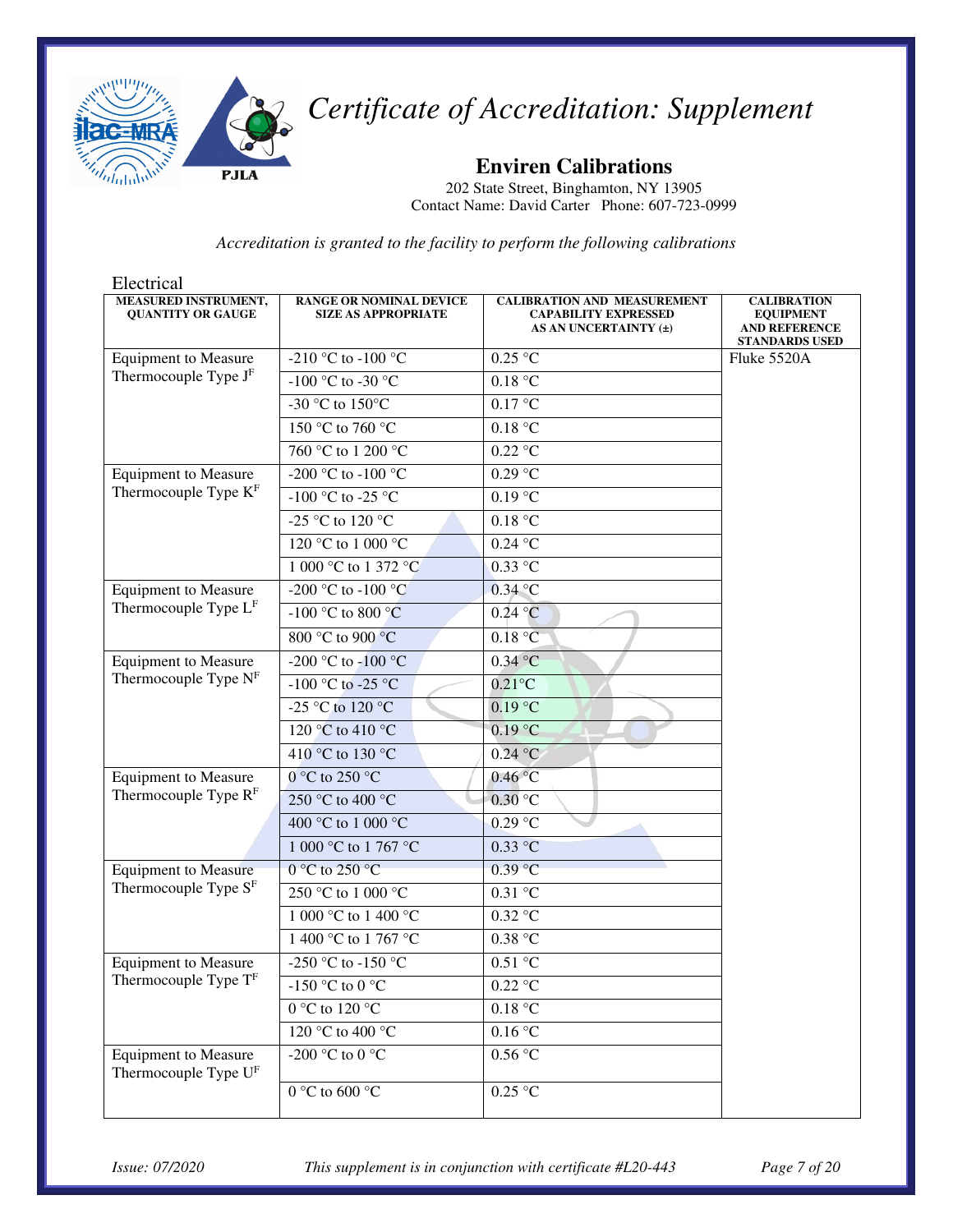

**Enviren Calibrations** 

202 State Street, Binghamton, NY 13905 Contact Name: David Carter Phone: 607-723-0999

| Electrical                                              |                                                              |                                                                                            |                                                                                         |
|---------------------------------------------------------|--------------------------------------------------------------|--------------------------------------------------------------------------------------------|-----------------------------------------------------------------------------------------|
| <b>MEASURED INSTRUMENT,</b><br><b>OUANTITY OR GAUGE</b> | <b>RANGE OR NOMINAL DEVICE</b><br><b>SIZE AS APPROPRIATE</b> | <b>CALIBRATION AND MEASUREMENT</b><br><b>CAPABILITY EXPRESSED</b><br>AS AN UNCERTAINTY (±) | <b>CALIBRATION</b><br><b>EQUIPMENT</b><br><b>AND REFERENCE</b><br><b>STANDARDS USED</b> |
| <b>Equipment to Measure</b>                             | -200 °C to -80 °C                                            | 0.05 °C                                                                                    | Fluke 5520A                                                                             |
| RTD Type                                                | -80 °C to 0 °C                                               | 0.05 °C                                                                                    |                                                                                         |
| Pt 385,100 $\Omega$ <sup>F</sup>                        | $0^{\circ}$ C to $100^{\circ}$ C                             | 0.07 °C                                                                                    |                                                                                         |
|                                                         | $100\ ^{\circ}\textrm{C}$ to $300\ ^{\circ}\textrm{C}$       | 0.09 °C                                                                                    |                                                                                         |
|                                                         | $\overline{300}$ °C to 400 °C                                | $0.10\text{ °C}$                                                                           |                                                                                         |
|                                                         | 400 °C to 630 °C                                             | 0.12 °C                                                                                    |                                                                                         |
|                                                         | 630 °C to 800 °C                                             | $0.23$ °C                                                                                  |                                                                                         |
| <b>Equipment to Measure</b>                             | -200 °C to -80 °C                                            | 0.05 °C                                                                                    |                                                                                         |
| RTD Type                                                | -80 °C to 0 °C                                               | 0.05 °C                                                                                    |                                                                                         |
| Pt 3926,100 Ω <sup>F</sup>                              | $0^{\circ}$ C to $100^{\circ}$ C                             | 0.07 °C                                                                                    |                                                                                         |
|                                                         | 100 °C to 300 °C                                             | $0.09$ °C                                                                                  |                                                                                         |
|                                                         | 300 °C to 400 °C                                             | 0.10 °C                                                                                    |                                                                                         |
|                                                         | 400 °C to 630 °C                                             | 0.12 °C                                                                                    |                                                                                         |
| <b>Equipment to Measure</b>                             | -200 °C to -190 °C                                           | $0.25\text{ °C}$                                                                           |                                                                                         |
| RTD Type<br>Pt 3916,100 Ω <sup>F</sup>                  | -190 °C to -80 °C                                            | $0.04$ °C                                                                                  |                                                                                         |
|                                                         | -80 °C to 0 °C                                               | $0.05$ °C                                                                                  |                                                                                         |
|                                                         | $0 °C$ to $100 °C$                                           | 0.06 °C                                                                                    |                                                                                         |
|                                                         | 100 °C to 260 °C                                             | 0.07 °C                                                                                    |                                                                                         |
|                                                         | 260 °C to 300 °C                                             | 0.08 °C                                                                                    |                                                                                         |
|                                                         | 300 °C to 400 °C                                             | $0.09$ °C                                                                                  |                                                                                         |
|                                                         | 400 °C to 600 °C                                             | $0.10\text{ °C}$                                                                           |                                                                                         |
|                                                         | 600 °C to 630 °C                                             | $0.23$ °C                                                                                  |                                                                                         |
| <b>Equipment to Measure</b>                             | $-80$ °C to $0$ °C                                           | 0.04 °C                                                                                    |                                                                                         |
| RTD Type<br>Pt 385,200 $\Omega$ <sup>F</sup>            | $0^{\circ}$ C to $100^{\circ}$ C                             | $0.04\text{ °C}$                                                                           |                                                                                         |
|                                                         | 100 °C to 260 °C                                             | 0.05 °C                                                                                    |                                                                                         |
|                                                         | 260 °C to 300 °C                                             | $0.12$ °C                                                                                  |                                                                                         |
|                                                         | 300 °C to 400 °C                                             | $0.13$ °C                                                                                  |                                                                                         |
|                                                         | 400 °C to 600 °C                                             | $0.14\text{ °C}$                                                                           |                                                                                         |
|                                                         | 600 °C to 630 °C                                             | 0.16 °C                                                                                    |                                                                                         |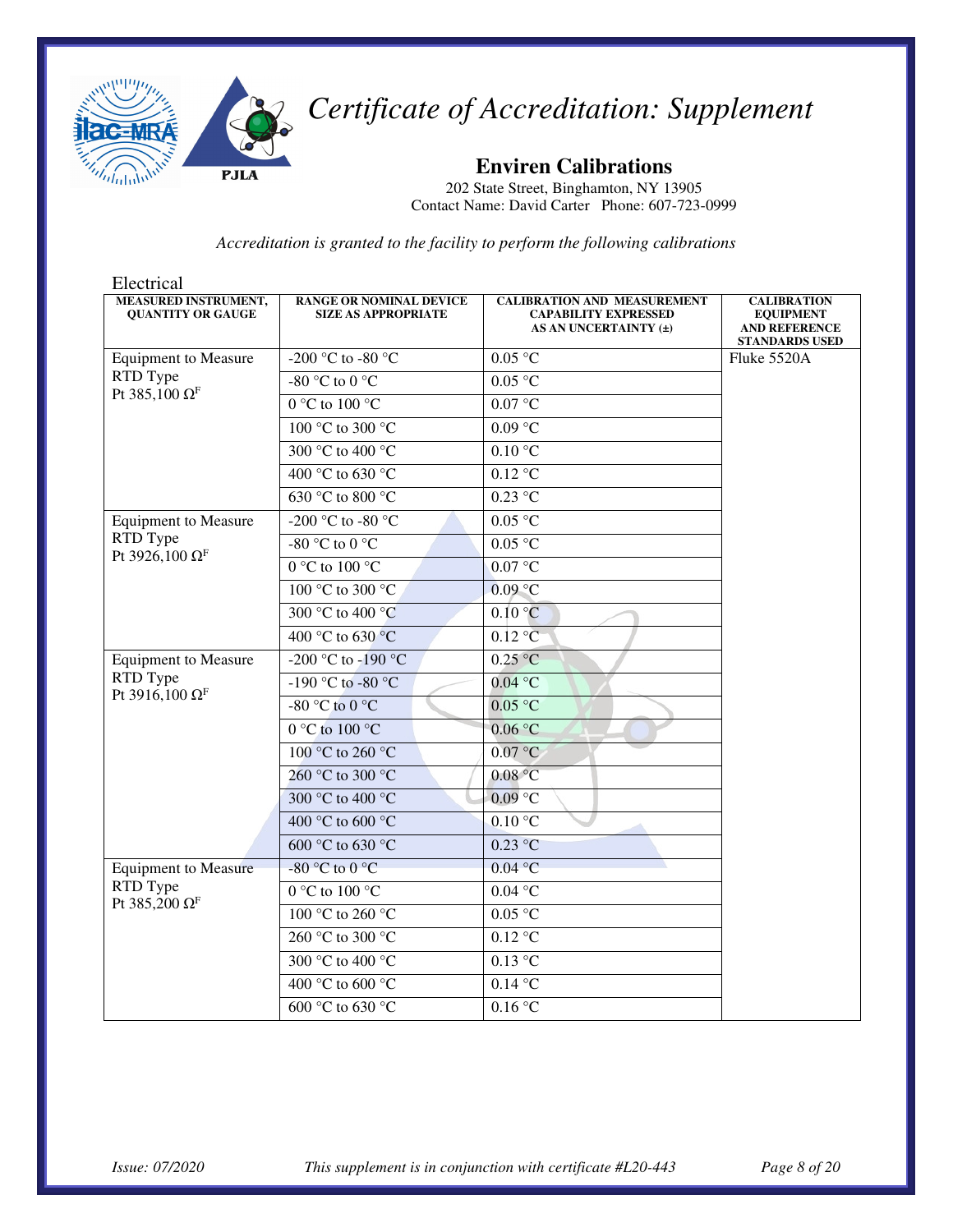

**Enviren Calibrations** 

202 State Street, Binghamton, NY 13905 Contact Name: David Carter Phone: 607-723-0999

| Electrical                                                              |                                                              |                                                                                            |                                                                                         |
|-------------------------------------------------------------------------|--------------------------------------------------------------|--------------------------------------------------------------------------------------------|-----------------------------------------------------------------------------------------|
| <b>MEASURED INSTRUMENT,</b><br><b>QUANTITY OR GAUGE</b>                 | <b>RANGE OR NOMINAL DEVICE</b><br><b>SIZE AS APPROPRIATE</b> | <b>CALIBRATION AND MEASUREMENT</b><br><b>CAPABILITY EXPRESSED</b><br>AS AN UNCERTAINTY (±) | <b>CALIBRATION</b><br><b>EQUIPMENT</b><br><b>AND REFERENCE</b><br><b>STANDARDS USED</b> |
| <b>Equipment to Measure</b>                                             | -200 °C to -80 $\overline{°C}$                               | 0.04 °C                                                                                    | Fluke 5520A                                                                             |
| RTD Type<br>Pt 385,500 $\Omega$ <sup>F</sup>                            | -80 °C to 0 °C                                               | 0.05 °C                                                                                    |                                                                                         |
|                                                                         | 0 °C to 100 °C                                               | 0.05 °C                                                                                    |                                                                                         |
|                                                                         | 100 °C to 260 °C                                             | 0.06 °C                                                                                    |                                                                                         |
|                                                                         | 260 °C to 300 °C                                             | 0.08 °C                                                                                    |                                                                                         |
|                                                                         | 300 °C to 400 °C                                             | 0.08 °C                                                                                    |                                                                                         |
|                                                                         | 400 °C to 600 °C                                             | $0.09$ °C                                                                                  |                                                                                         |
|                                                                         | 600 °C to 630 °C                                             | $0.11\text{ °C}$                                                                           |                                                                                         |
| <b>Equipment to Measure</b>                                             | -200 °C to -80 °C                                            | 0.03 °C                                                                                    |                                                                                         |
| RTD Type<br>Pt 385,1 000 Ω <sup>F</sup>                                 | -80 $\degree$ C to 0 $\degree$ C                             | $0.03$ °C                                                                                  |                                                                                         |
|                                                                         | $0^{\circ}$ C to $100^{\circ}$ C                             | $0.04$ °C                                                                                  |                                                                                         |
|                                                                         | 100 °C to 260 °C                                             | 0.05 °C                                                                                    |                                                                                         |
|                                                                         | 260 °C to 300 °C                                             | 0.06 °C                                                                                    |                                                                                         |
|                                                                         | 300 °C to 400 °C                                             | 0.07 °C                                                                                    |                                                                                         |
|                                                                         | 400 °C to 600 °C                                             | 0.07 °C                                                                                    |                                                                                         |
|                                                                         | 600 °C to 630 °C                                             | $0.23$ °C                                                                                  |                                                                                         |
| <b>Equipment to Measure</b><br>RTD Type                                 | -80 $\degree$ C to 0 $\degree$ C                             | 0.08 °C                                                                                    |                                                                                         |
| Ni120,1 209 $\Omega$ <sup>F</sup>                                       | $0^{\circ}$ C to $100^{\circ}$ C                             | 0.08 °C                                                                                    |                                                                                         |
|                                                                         | 100 °C to 260 °C                                             | $0.14$ °C                                                                                  |                                                                                         |
| <b>Equipment to Measure</b><br>RTD Type Cu 427, $10\Omega$ <sup>F</sup> | -100 °C to 260 °C                                            | 0.30 °C                                                                                    |                                                                                         |
| <b>Equipment to Simulate</b>                                            | $600\,\mathrm{°C}$ to $800\,\mathrm{°C}$                     | $0.37$ °C                                                                                  |                                                                                         |
| Thermocouple Type B <sup>F</sup>                                        | $800$ °C to 1 000 °C                                         | 0.29 °C                                                                                    |                                                                                         |
|                                                                         | 1 000 °C to 1 550 °C                                         | 0.27 °C                                                                                    |                                                                                         |
|                                                                         | 1 550 °C to 1 820 °C                                         | 0.29 °C                                                                                    |                                                                                         |
| <b>Equipment</b> to Simulate                                            | $0^{\circ}$ C to 150 $^{\circ}$ C                            | $0.27$ °C                                                                                  |                                                                                         |
| Thermocouple Type C <sup>F</sup>                                        | 150 °C to 650 °C                                             | $0.24$ °C                                                                                  |                                                                                         |
|                                                                         | 650 °C to 1 000 °C                                           | 0.27 °C                                                                                    |                                                                                         |
|                                                                         | 1 000 °C to 1 800 °C                                         | $0.41\text{ °C}$                                                                           |                                                                                         |
|                                                                         | 1 800 °C to 2 316 °C                                         | 0.66 °C                                                                                    |                                                                                         |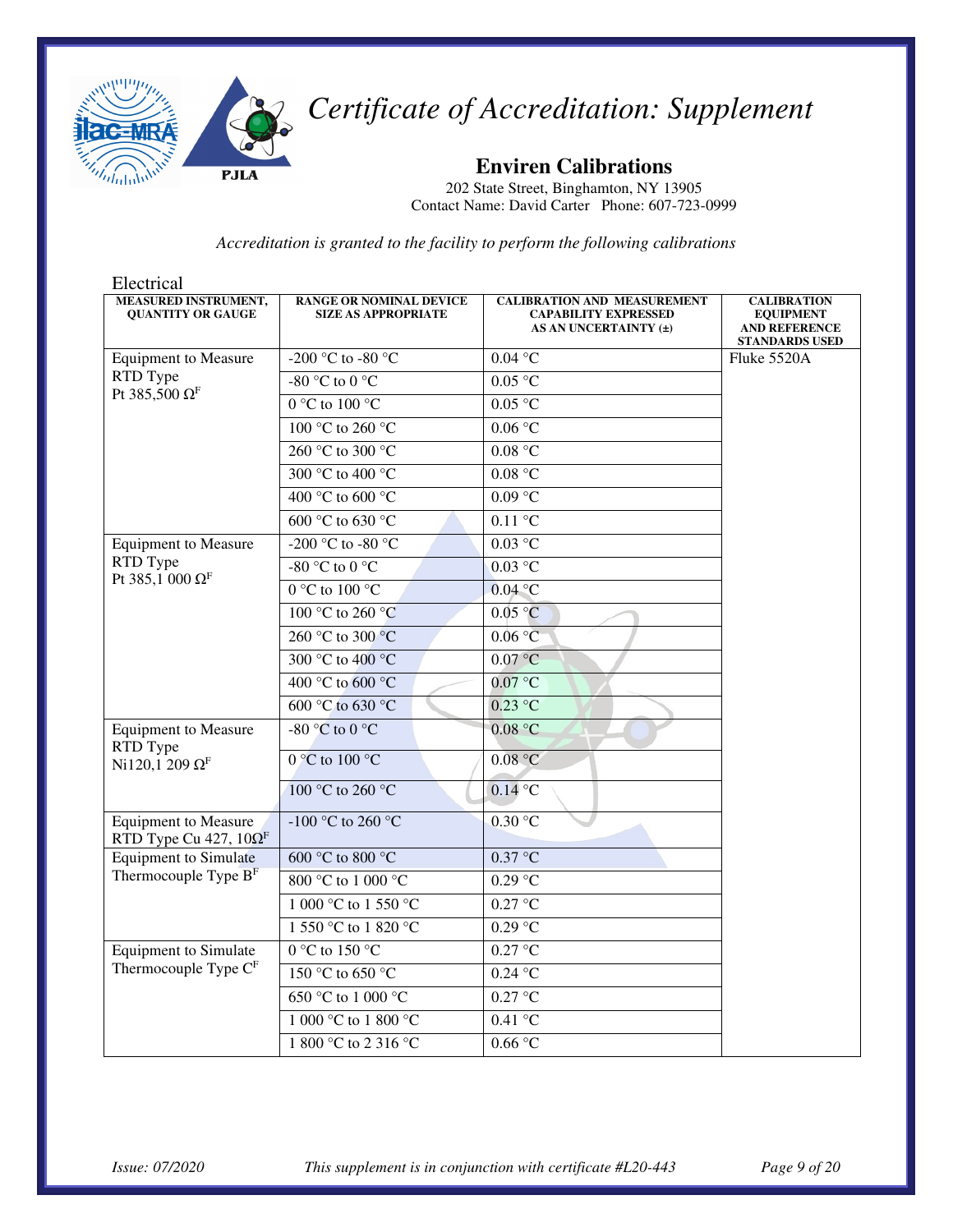

**Enviren Calibrations** 

202 State Street, Binghamton, NY 13905 Contact Name: David Carter Phone: 607-723-0999

| Electrical                                       |                                                              |                                                                                                |                                                                                         |
|--------------------------------------------------|--------------------------------------------------------------|------------------------------------------------------------------------------------------------|-----------------------------------------------------------------------------------------|
| MEASURED INSTRUMENT,<br><b>OUANTITY OR GAUGE</b> | <b>RANGE OR NOMINAL DEVICE</b><br><b>SIZE AS APPROPRIATE</b> | <b>CALIBRATION AND MEASUREMENT</b><br><b>CAPABILITY EXPRESSED</b><br>AS AN UNCERTAINTY $(\pm)$ | <b>CALIBRATION</b><br><b>EQUIPMENT</b><br><b>AND REFERENCE</b><br><b>STANDARDS USED</b> |
| <b>Equipment</b> to Simulate                     | -250 °C to -100 °C                                           | 0.41 °C                                                                                        | Fluke 5520A                                                                             |
| Thermocouple Type $EF$                           | $-100$ °C to $-25$ °C                                        | $0.18~^\circ\mathrm{C}$                                                                        |                                                                                         |
|                                                  | -25 °C to 350 °C                                             | 0.17 °C                                                                                        |                                                                                         |
|                                                  | 350 °C to 650 °C                                             | 0.18 °C                                                                                        |                                                                                         |
|                                                  | 650 °C to 1 000 °C                                           | $0.20\text{ °C}$                                                                               |                                                                                         |
| <b>Equipment</b> to Simulate                     | -210 °C to -100 °C                                           | 0.25 °C                                                                                        |                                                                                         |
| Thermocouple Type J <sup>F</sup>                 | -100 °C to -30 °C                                            | 0.18 °C                                                                                        |                                                                                         |
|                                                  | -30 °C to 150 °C                                             | 0.17 °C                                                                                        |                                                                                         |
|                                                  | 150 °C to 760 °C                                             | 0.18 °C                                                                                        |                                                                                         |
|                                                  | 760 °C to 1 200 °C                                           | $0.22$ °C                                                                                      |                                                                                         |
| <b>Equipment</b> to Simulate                     | 200 °C to -100 °C                                            | $0.29$ °C                                                                                      |                                                                                         |
| Thermocouple Type K <sup>F</sup>                 | -100 °C to -25 °C                                            | 0.19 °C                                                                                        |                                                                                         |
|                                                  | -25 °C to 120 °C                                             | 0.18 °C                                                                                        |                                                                                         |
|                                                  | 120 °C o 1 000 °C                                            | $0.24$ °C                                                                                      |                                                                                         |
|                                                  | 1 000 °C to 1 372 °C                                         | $0.33$ °C                                                                                      |                                                                                         |
| <b>Equipment</b> to Simulate                     | -200 °C to -100 °C                                           | $0.34$ °C                                                                                      |                                                                                         |
| Thermocouple Type L <sup>F</sup>                 | -100 °C to 800 °C                                            | $0.24$ °C                                                                                      |                                                                                         |
|                                                  | 800 °C to 900 °C                                             | 0.18 °C                                                                                        |                                                                                         |
| <b>Equipment</b> to Simulate                     | -200 °C to -100 °C                                           | $0.34$ °C                                                                                      |                                                                                         |
| Thermocouple Type NF                             | -100 °C to -25 °C                                            | $0.21$ °C                                                                                      |                                                                                         |
|                                                  | -25 °C to 120 °C                                             | $0.19$ °C                                                                                      |                                                                                         |
|                                                  | 120 °C to 410 °C                                             | 0.19 °C                                                                                        |                                                                                         |
|                                                  | 410 °C to 130 °C                                             | 0.24 °C                                                                                        |                                                                                         |
| <b>Equipment</b> to Simulate                     | 0 °C to 250 °C                                               | 0.46 °C                                                                                        |                                                                                         |
| Thermocouple Type R <sup>F</sup>                 | 250 °C to 400 °C                                             | 0.30 °C                                                                                        |                                                                                         |
|                                                  | 400 °C to 1 000 °C                                           | $0.29$ °C                                                                                      |                                                                                         |
|                                                  | 1 000 °C to 1 767 °C                                         | $0.33$ °C                                                                                      |                                                                                         |
| <b>Equipment</b> to Simulate                     | $0~^\circ\mathrm{C}$ to 250 $^\circ\mathrm{C}$               | $0.39$ °C                                                                                      |                                                                                         |
| Thermocouple Type S <sup>F</sup>                 | 250 °C to 1 000 °C                                           | 0.31 °C                                                                                        |                                                                                         |
|                                                  | 1 000 °C to 1 400 °C                                         | $0.32$ °C                                                                                      |                                                                                         |
|                                                  | 1 400 °C to 1 767 °C                                         | 0.38 °C                                                                                        |                                                                                         |
| <b>Equipment</b> to Simulate                     | -250 °C to -150 °C                                           | 0.51 °C                                                                                        |                                                                                         |
| Thermocouple Type TF                             | -150 °C to 0 °C                                              | $0.22$ °C                                                                                      |                                                                                         |
|                                                  | $0^{\circ}$ C to 120 $^{\circ}$ C                            | 0.18 °C                                                                                        |                                                                                         |
|                                                  | 120 °C to 400 °C                                             | 0.16 °C                                                                                        |                                                                                         |
| Issue: 07/2020                                   |                                                              | This supplement is in conjunction with certificate #L20-443                                    | Page 10 of 20                                                                           |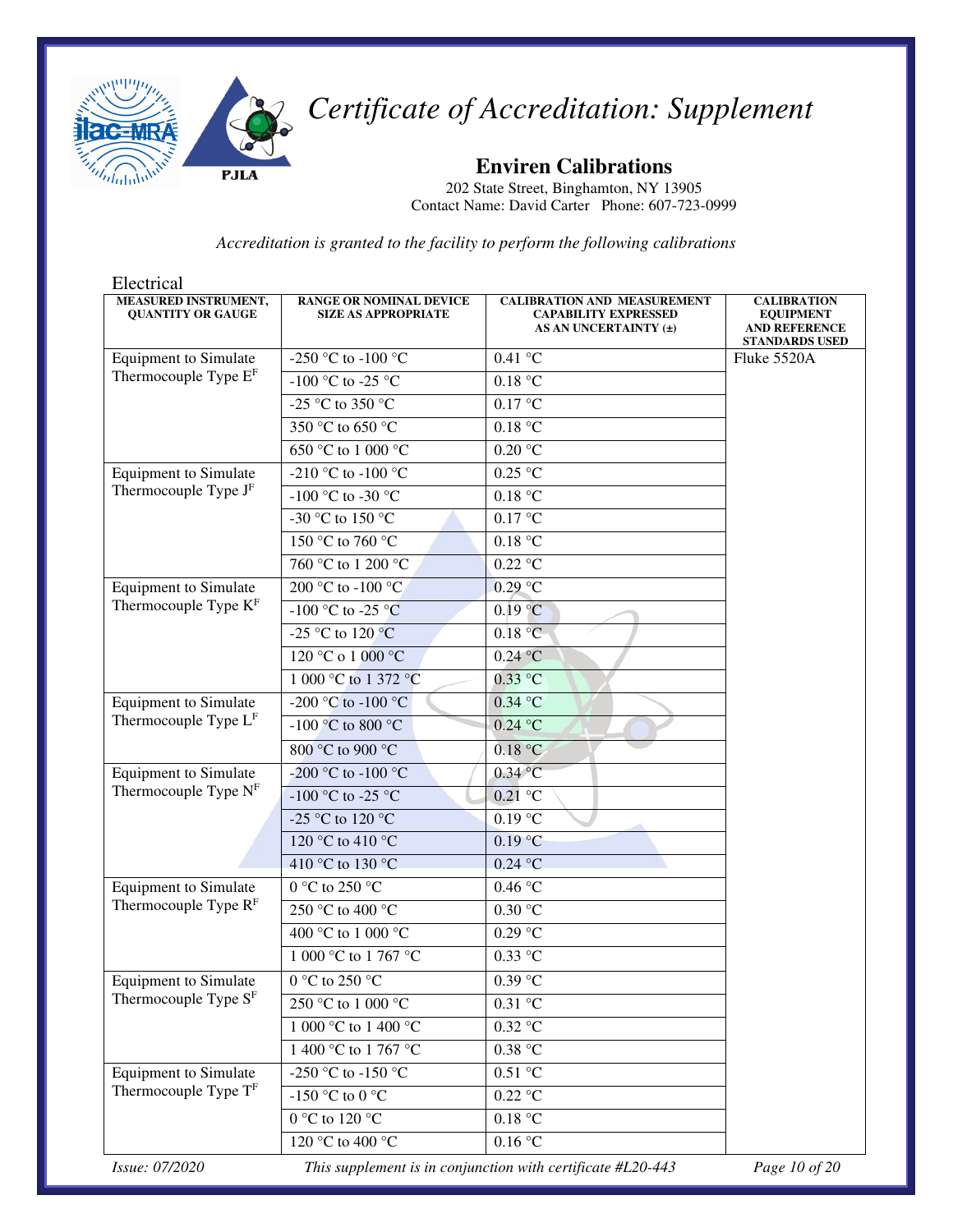

**Enviren Calibrations** 

202 State Street, Binghamton, NY 13905 Contact Name: David Carter Phone: 607-723-0999

| Electrical                                              |                                                              |                                                                                            |                                                                                         |
|---------------------------------------------------------|--------------------------------------------------------------|--------------------------------------------------------------------------------------------|-----------------------------------------------------------------------------------------|
| <b>MEASURED INSTRUMENT,</b><br><b>OUANTITY OR GAUGE</b> | <b>RANGE OR NOMINAL DEVICE</b><br><b>SIZE AS APPROPRIATE</b> | <b>CALIBRATION AND MEASUREMENT</b><br><b>CAPABILITY EXPRESSED</b><br>AS AN UNCERTAINTY (±) | <b>CALIBRATION</b><br><b>EQUIPMENT</b><br><b>AND REFERENCE</b><br><b>STANDARDS USED</b> |
| Equipment to simulate                                   | -200 °C to 0 °C                                              | 0.56 °C                                                                                    | Fluke 5520A                                                                             |
| Thermocouple Type U <sup>F</sup>                        | $0^{\circ}$ C to 600 °C                                      | 0.25 °C                                                                                    |                                                                                         |
| <b>Equipment</b> to Simulate                            | -200 °C to -80 °C                                            | 0.05 °C                                                                                    | Fluke 8508A                                                                             |
| RTD Type Pt 385,100 $\Omega$ <sup>F</sup>               | -80 °C to 0 °C                                               | 0.05 °C                                                                                    |                                                                                         |
|                                                         | 0 °C to 100 °C                                               | 0.07 °C                                                                                    |                                                                                         |
|                                                         | 100 °C to 300 °C                                             | $0.09$ °C                                                                                  |                                                                                         |
|                                                         | 300 °C to 400 °C                                             | $0.1 \degree C$                                                                            |                                                                                         |
|                                                         | 400 °C to 630 °C                                             | $0.12$ °C                                                                                  |                                                                                         |
|                                                         | 630 °C to 800 °C                                             | $0.23$ °C                                                                                  |                                                                                         |
| <b>Equipment</b> to Simulate                            | -200 °C to -80 °C                                            | 0.05 °C                                                                                    |                                                                                         |
| RTD Type Pt 3926,100 $\Omega$ <sup>F</sup>              | -80 $\degree$ C to 0 $\degree$ C                             | $0.05$ °C                                                                                  |                                                                                         |
|                                                         | $0^{\circ}$ C to $100^{\circ}$ C                             | 0.07 °C                                                                                    |                                                                                         |
|                                                         | 100 °C to 300 °C                                             | 0.09 °C                                                                                    |                                                                                         |
|                                                         | 300 °C to 400 °C                                             | $0.1 \degree C$                                                                            |                                                                                         |
|                                                         | 400 °C to 630 °C                                             | $0.12$ °C                                                                                  |                                                                                         |
| <b>Equipment</b> to Simulate                            | -200 °C to -190 °C                                           | $0.25$ °C                                                                                  |                                                                                         |
| RTD Type<br>Pt 3916,100 Ω <sup>F</sup>                  | -190 °C to -80 °C                                            | 0.04 °C                                                                                    |                                                                                         |
|                                                         | -80 $^{\circ}$ C to 0 $^{\circ}$ C                           | 0.05 °C                                                                                    |                                                                                         |
|                                                         | $0^{\circ}$ C to $100^{\circ}$ C                             | 0.06 °C                                                                                    |                                                                                         |
|                                                         | 100 °C to 260 °C                                             | $0.07$ °C                                                                                  |                                                                                         |
|                                                         | 260 °C to 300 °C                                             | 0.08 °C                                                                                    |                                                                                         |
|                                                         | 300 °C to 400 °C                                             | 0.09 °C                                                                                    |                                                                                         |
|                                                         | 400 °C to 600 °C                                             | 0.1 °C                                                                                     |                                                                                         |
|                                                         | 600 °C to 630 °C                                             | $0.23$ °C                                                                                  |                                                                                         |
| <b>Equipment</b> to Simulate                            | -80 °C to 0 °C                                               | $0.04$ °C                                                                                  |                                                                                         |
| RTD Type<br>Pt 385,200 $\Omega$ <sup>F</sup>            | 0 °C to 100 °C                                               | $0.04\text{ °C}$                                                                           |                                                                                         |
|                                                         | 100 °C to 260 °C                                             | 0.05 °C                                                                                    |                                                                                         |
|                                                         | 260 °C to 300 °C                                             | $0.12 \text{ °C}$                                                                          |                                                                                         |
|                                                         | 300 °C to 400 °C                                             | $0.13$ °C                                                                                  |                                                                                         |
|                                                         | 400 °C to 600 °C                                             | $0.14$ °C                                                                                  |                                                                                         |
|                                                         | 600 °C to 630 °C                                             | 0.16 °C                                                                                    |                                                                                         |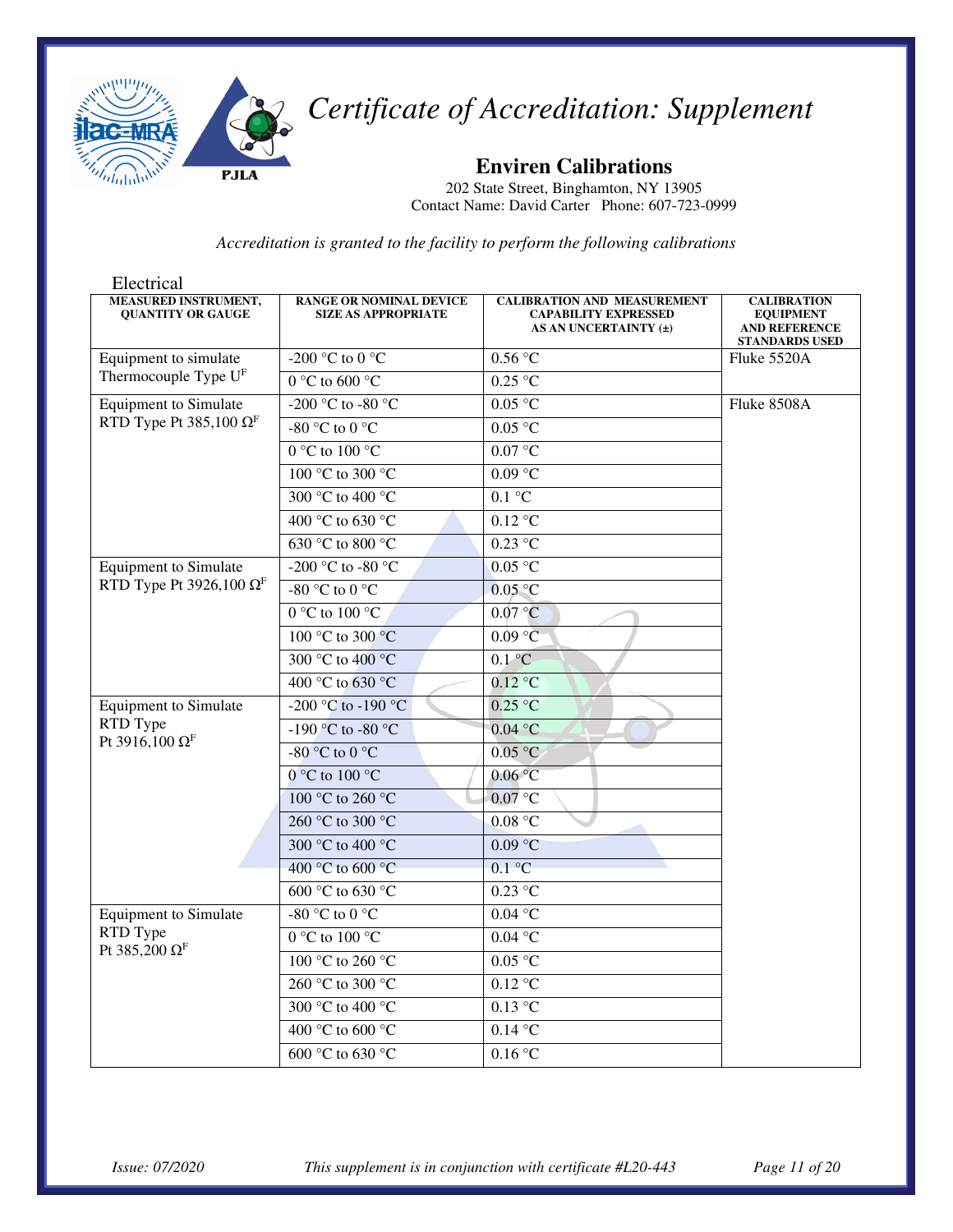

**Enviren Calibrations** 

202 State Street, Binghamton, NY 13905 Contact Name: David Carter Phone: 607-723-0999

| Electrical                                                               |                                                              |                                                                                            |                                                                                         |
|--------------------------------------------------------------------------|--------------------------------------------------------------|--------------------------------------------------------------------------------------------|-----------------------------------------------------------------------------------------|
| <b>MEASURED INSTRUMENT,</b><br><b>QUANTITY OR GAUGE</b>                  | <b>RANGE OR NOMINAL DEVICE</b><br><b>SIZE AS APPROPRIATE</b> | <b>CALIBRATION AND MEASUREMENT</b><br><b>CAPABILITY EXPRESSED</b><br>AS AN UNCERTAINTY (±) | <b>CALIBRATION</b><br><b>EQUIPMENT</b><br><b>AND REFERENCE</b><br><b>STANDARDS USED</b> |
| <b>Equipment</b> to Simulate                                             | -200 °C to -80 °C                                            | $0.04\ ^{\circ}\textrm{C}$                                                                 | Fluke 8508A                                                                             |
| RTD Type Pt 385,500 $\Omega$ <sup>F</sup>                                | -80 °C to 0 °C                                               | $0.05\ ^{\circ}\textrm{C}$                                                                 |                                                                                         |
|                                                                          | $0 °C$ to $100 °C$                                           | $0.05\ ^{\circ}\textrm{C}$                                                                 |                                                                                         |
|                                                                          | 100 °C to 260 °C                                             | 0.06 °C                                                                                    |                                                                                         |
|                                                                          | 260 °C to 300 °C                                             | 0.08 °C                                                                                    |                                                                                         |
|                                                                          | 300 °C to 400 °C                                             | $0.08\ ^{\circ}\textrm{C}$                                                                 |                                                                                         |
|                                                                          | 400 °C to 600 °C                                             | $0.09$ °C                                                                                  |                                                                                         |
|                                                                          | 600 °C to 630 °C                                             | $0.11\text{ °C}$                                                                           |                                                                                         |
| <b>Equipment</b> to Simulate                                             | -200 °C to -80 °C                                            | 0.03 °C                                                                                    |                                                                                         |
| RTD Type                                                                 | -80 °C to 0 °C                                               | $0.03 \degree C$                                                                           |                                                                                         |
| Pt 385,1 000 $\Omega$ <sup>F</sup>                                       | 0 °C to 100 °C                                               | $0.04$ °C                                                                                  |                                                                                         |
|                                                                          | 100 °C to 260 °C                                             | 0.05 °C                                                                                    |                                                                                         |
|                                                                          | 260 °C to 300 °C                                             | 0.06 °C                                                                                    |                                                                                         |
|                                                                          | 300 °C to 400 °C                                             | $0.07$ °C                                                                                  |                                                                                         |
|                                                                          | 400 °C to 600 °C                                             | 0.07 °C                                                                                    |                                                                                         |
|                                                                          | 600 °C to 630 °C                                             | $0.23$ °C                                                                                  |                                                                                         |
| <b>Equipment</b> to Simulate                                             | -80 °C to 0 °C                                               | 0.08 °C                                                                                    |                                                                                         |
| RTD Type Ni120,1 209 $\Omega$ <sup>F</sup>                               | $0^{\circ}$ C to $100^{\circ}$ C                             | 0.08 °C                                                                                    |                                                                                         |
|                                                                          | 100 °C to 260 °C                                             | $0.14$ °C                                                                                  |                                                                                         |
| <b>Equipment</b> to Simulate<br>RTD Type Cu 427,10 $\Omega$ <sup>F</sup> | -100 °C to 260 °C                                            | 0.3 °C                                                                                     |                                                                                         |
| Equipment to Output DC                                                   | 20 mV to 200 mV                                              | $0.00027 \%$ of value + 0.1 uV                                                             |                                                                                         |
| Voltage <sup>F</sup>                                                     | $200$ mV to $2$ V                                            | 0.000 27 % of value + 0.004 uV                                                             |                                                                                         |
|                                                                          | 2 V to 20 V                                                  | 0.000 27 % of value + 0.04 uV                                                              |                                                                                         |
|                                                                          | 20 V to 200 V                                                | $0.0004\%$ of value + 0.4 uV                                                               |                                                                                         |
|                                                                          | 200 V to 1 000 V                                             | $0.0004 \%$ of value + 5 uV                                                                |                                                                                         |
| Equipment to Output DC                                                   | 1 µA to 200 µA                                               | 0.001 2 % of value + 0.000 4 $\mu$ A                                                       |                                                                                         |
| Current <sup>F</sup>                                                     | $200 \mu A$ to $2 \mu A$                                     | 0.001 2 % of value + 0.004 $\mu$ A                                                         |                                                                                         |
|                                                                          | 2 mA to 20 mA                                                | 0.001 3 % of value + 0.04 $\mu$ A                                                          |                                                                                         |
|                                                                          | 20 mA to 200 mA                                              | 0.003 6 % of value + 0.8 $\mu$ A                                                           |                                                                                         |
|                                                                          | 0.2 A to 2 A                                                 | 0.017 % of value + 0.16 $\mu$ A                                                            |                                                                                         |
|                                                                          | 2 A to 20 A                                                  | 0.038 % of value + 4 $\mu$ A                                                               |                                                                                         |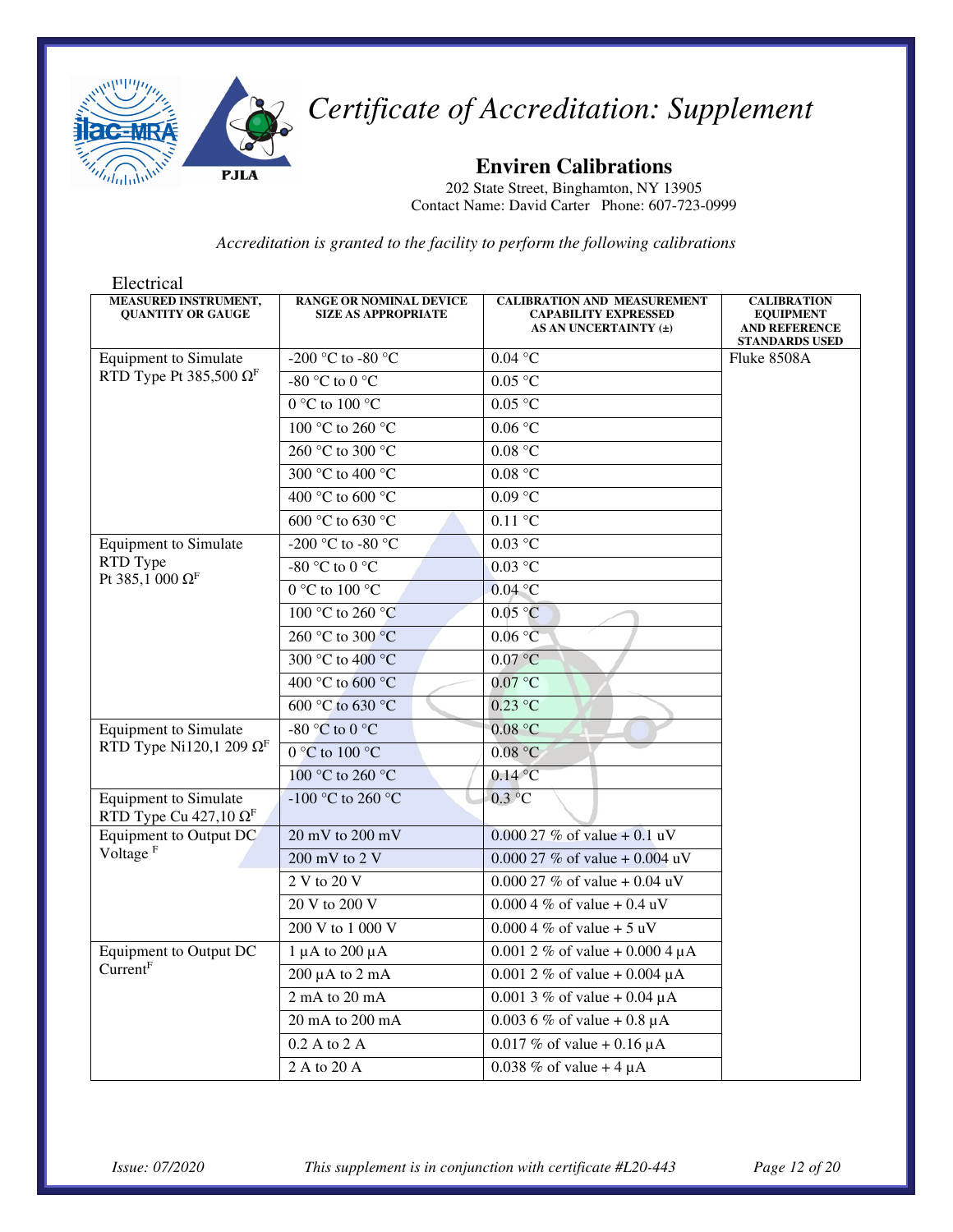

**Enviren Calibrations** 

202 State Street, Binghamton, NY 13905 Contact Name: David Carter Phone: 607-723-0999

| Electrical                                                               |                                                              |                                                                                            |                                                                                         |
|--------------------------------------------------------------------------|--------------------------------------------------------------|--------------------------------------------------------------------------------------------|-----------------------------------------------------------------------------------------|
| MEASURED INSTRUMENT,<br><b>OUANTITY OR GAUGE</b>                         | <b>RANGE OR NOMINAL DEVICE</b><br><b>SIZE AS APPROPRIATE</b> | <b>CALIBRATION AND MEASUREMENT</b><br><b>CAPABILITY EXPRESSED</b><br>AS AN UNCERTAINTY (±) | <b>CALIBRATION</b><br><b>EQUIPMENT</b><br><b>AND REFERENCE</b><br><b>STANDARDS USED</b> |
| Equipment to Output AC Voltage                                           |                                                              |                                                                                            | Fluke 8508A                                                                             |
| (at the listed frequencies) $F$                                          |                                                              |                                                                                            |                                                                                         |
| 1 Hz to 10 Hz                                                            | 1 mV to 200 mV                                               | 0.016 % of value + 14 $\mu$ V                                                              |                                                                                         |
| 10 Hz to 40 Hz                                                           | 1 mV to 200 mV                                               | 0.013 % of value + 4 $\mu$ V                                                               |                                                                                         |
| 40 Hz to 100 Hz                                                          | 1 mV to 200 mV                                               | 0.011 % of value + 4 $\mu$ V                                                               |                                                                                         |
| 100 Hz to 2 kHz                                                          | 1 mV to 200 mV                                               | 0.01 % of value + $2 \mu V$                                                                |                                                                                         |
| 2 kHz to 10 kHz                                                          | 1 mV to 200 mV                                               | 0.01 % of value + 4 $\mu$ V                                                                |                                                                                         |
| 10 kHz to 30 kHz                                                         | 1 mV to 200 mV                                               | $0.03\%$ of value + 8 µV                                                                   |                                                                                         |
| 30 kHz to 100 kHz                                                        | 1 mV to 200 mV                                               | 0.071 % of value + 20 $\mu$ V                                                              |                                                                                         |
| Equipment to Output AC Voltage<br>(at the listed frequencies) $F$        |                                                              |                                                                                            |                                                                                         |
| 1 Hz to 10 Hz                                                            | 200 mV to 2 V                                                | $0.014\%$ of value + 1.2 µV                                                                |                                                                                         |
| 10 Hz to 40 Hz                                                           | 200 mV to 2 V                                                | 0.011 % of value + 0.2 $\mu$ V                                                             |                                                                                         |
| 40 Hz to 100 Hz                                                          | 200 mV to 2 V                                                | $0.008$ 7% of value + 0.2 $\mu$ V                                                          |                                                                                         |
| 100 Hz to 2 kHz                                                          | $200$ mV to $2$ V                                            | $0.0066\%$ of value + 0.2 µV                                                               |                                                                                         |
| 2 kHz to 10 kHz                                                          | 200 mV to 2 V                                                | 0.008 6 % of value + 0.2 $\mu$ V                                                           |                                                                                         |
| 10 kHz to 30 kHz                                                         | $200 \text{ mV}$ to $2 \text{ V}$                            | 0.021 % of value + 0.4 $\mu$ V                                                             |                                                                                         |
| 30 kHz to 100 kHz                                                        | 200 mV to 2 V                                                | 0.051 % of value + $2 \mu V$                                                               |                                                                                         |
| 100 kHz to 300 kHz                                                       | 200 mV to 2 V                                                | 0.3 % of value + 20 $\mu$ V                                                                |                                                                                         |
| 300 MHz to 1 MHz                                                         | 200 mV to 2 V                                                | 1 % of value + 200 $\mu$ V                                                                 |                                                                                         |
| <b>Equipment to Output AC Voltage</b><br>(at the listed frequencies) $F$ |                                                              |                                                                                            |                                                                                         |
| 1 Hz to 10 Hz                                                            | 2 V to 20 V                                                  | $0.014\%$ of value + 1.2 $\mu$ V                                                           |                                                                                         |
| 10 Hz to 40 Hz                                                           | 2 V to 20 V                                                  | 0.01 % of value + 0.22 $\mu$ V                                                             |                                                                                         |
| 40 Hz to 100 Hz                                                          | 2 V to 20 V                                                  | 0.008 5 % of value + 0.22 $\mu$ V                                                          |                                                                                         |
| 100 Hz to 2 kHz                                                          | 2 V to 20 V                                                  | 0.006 5 % of value + 0.22 $\mu$ V                                                          |                                                                                         |
| 2 kHz to 10 kHz                                                          | 2 V to 20 V                                                  | $0.0085\%$ of value + $0.22 \mu V$                                                         |                                                                                         |
| 10 kHz to 30 kHz                                                         | 2 V to 20 V                                                  | 0.02 % of value + 0.41 $\mu$ V                                                             |                                                                                         |
| 30 kHz to 100 kHz                                                        | 2 V to 20 V                                                  | 0.051 % of value + $2 \mu V$                                                               |                                                                                         |
| 100 kHz to 300 kHz                                                       | 2 V to 20 V                                                  | 0.3 % of value + 20 $\mu$ V                                                                |                                                                                         |
| 300 MHz to 1 MHz                                                         | 2 V to 20 V                                                  | 1 % of value + 200 $\mu$ V                                                                 |                                                                                         |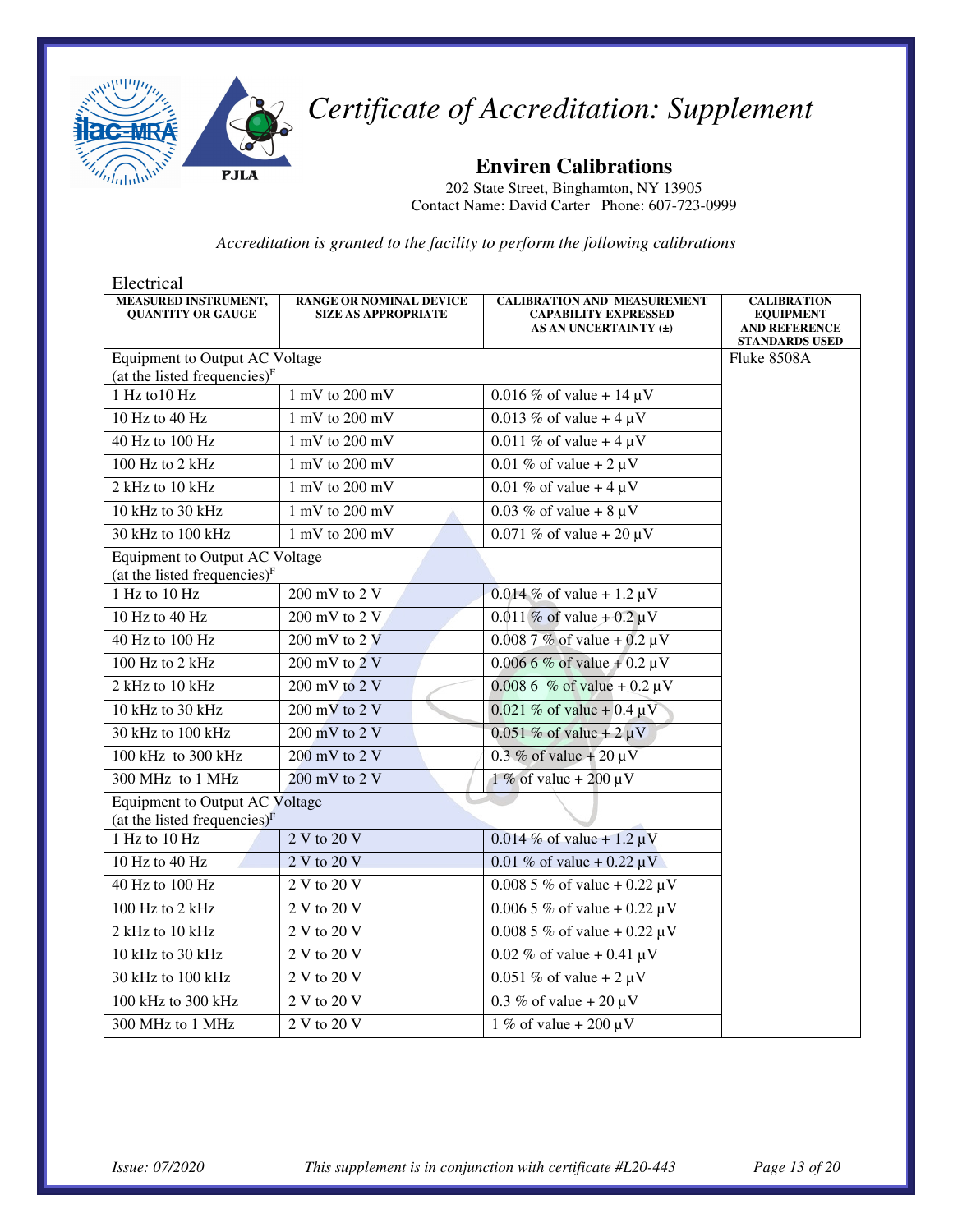

**Enviren Calibrations** 

202 State Street, Binghamton, NY 13905 Contact Name: David Carter Phone: 607-723-0999

*Accreditation is granted to the facility to perform the following calibrations* 

| Electrical                                                               |                                                              |                                                                                            |                                                                                         |
|--------------------------------------------------------------------------|--------------------------------------------------------------|--------------------------------------------------------------------------------------------|-----------------------------------------------------------------------------------------|
| MEASURED INSTRUMENT,<br><b>QUANTITY OR GAUGE</b>                         | <b>RANGE OR NOMINAL DEVICE</b><br><b>SIZE AS APPROPRIATE</b> | <b>CALIBRATION AND MEASUREMENT</b><br><b>CAPABILITY EXPRESSED</b><br>AS AN UNCERTAINTY (±) | <b>CALIBRATION</b><br><b>EQUIPMENT</b><br><b>AND REFERENCE</b><br><b>STANDARDS USED</b> |
| Equipment to Output AC Voltage<br>(at the listed frequencies) $F$        | Fluke 8508A                                                  |                                                                                            |                                                                                         |
| 1 Hz to 10 Hz                                                            | 20 V to 200 V                                                | 0.014 % of value + 120 $\mu$ V                                                             |                                                                                         |
| 10 Hz to 40 Hz                                                           | 20 V to 200 V                                                | 0.01 % of value + 20 $\mu$ V                                                               |                                                                                         |
| 40 Hz to 100 Hz                                                          | 20 V to 200 V                                                | $0.0085\%$ of value + 20 µV                                                                |                                                                                         |
| 100 Hz to 2 kHz                                                          | 20 V to 200 V                                                | $0.0065 \%$ of value + 20 µV                                                               |                                                                                         |
| 2 kHz to 10 kHz                                                          | 20 V to 200 V                                                | $0.0085\%$ of value + 20 µV                                                                |                                                                                         |
| 10 kHz to 30 kHz                                                         | $\overline{20}$ V to 200 V                                   | 0.02 % of value + 40 $\mu$ V                                                               |                                                                                         |
| 30 kHz to 100 kHz                                                        | 20 V to 200 V                                                | 0.05 % of value + 200 $\mu$ V                                                              |                                                                                         |
| 100 kHz to 300 kHz                                                       | 20 V to 200 V                                                | 0.3 % of value + 2 000 $\mu$ V                                                             |                                                                                         |
| 300 MHz to 1 MHz                                                         | 20 V to 200 V                                                | 1 % of value + 20 000 $\mu$ V                                                              |                                                                                         |
| Equipment to Output AC Voltage<br>(at the listed frequencies) $F$        |                                                              |                                                                                            |                                                                                         |
| 1 Hz to 10 Hz                                                            | 200 V to 2 000 V                                             | $0.014\%$ of value + 1 200 $\mu$ V                                                         |                                                                                         |
| 10 Hz to 40 Hz                                                           | 200 V to 2 000 V                                             | 0.011 % of value + 400 $\mu$ V                                                             |                                                                                         |
| 40 kHz to 10 kHz                                                         | 200 V to 2 000 V                                             | 0.009 5 % of value + 400 $\mu$ V                                                           |                                                                                         |
| 10 kHz to 30kHz                                                          | 200 V to 2 000 V                                             | 0.02 % of value + 800 $\mu$ V                                                              |                                                                                         |
| 30 kHz to 100 kHz                                                        | 200 V to 2 000 V                                             | 0.051 % of value + 4 000 $\mu$ V                                                           |                                                                                         |
| <b>Equipment to Output AC Current</b><br>(at the listed frequencies) $F$ |                                                              |                                                                                            |                                                                                         |
| 1 Hz to 10 Hz                                                            | 1 µA to 200 µA                                               | 0.029 % of value + 0.02 $\mu$ A                                                            |                                                                                         |
| 10 Hz to 10 kHz                                                          | $1 \mu A$ to $200 \mu A$                                     | 0.028 % of value + 0.02 $\mu$ A                                                            |                                                                                         |
| 10 kHz to 30 kHz                                                         | $1 \mu A$ to $200 \mu A$                                     | 0.065 % of value + 0.02 $\mu$ A                                                            |                                                                                         |
| 30 kHz to 100 kHz                                                        | $1 \mu A$ to $200 \mu A$                                     | 0.4 % of value + 0.02 $\mu$ A                                                              |                                                                                         |
| <b>Equipment to Output AC Current</b><br>(at the listed frequencies) $F$ |                                                              |                                                                                            |                                                                                         |
| 1 Hz to 10 Hz                                                            | $200 \mu A$ to $2 \mu A$                                     | 0.029 % of value + 0.2 $\mu$ A                                                             |                                                                                         |
| 10 Hz to 10 kHz                                                          | $200 \mu A$ to $2 \mu A$                                     | 0.028 % of value + 0.2 $\mu$ A                                                             |                                                                                         |
| 10 kHz to 30 kHz                                                         | 200 µA to 2 mA                                               | 0.065 % of value + 0.2 $\mu$ A                                                             |                                                                                         |
| 30 kHz to 100 kHz                                                        | 200 µA to 2 mA                                               | 0.4 % of value + $0.2 \mu A$                                                               |                                                                                         |
| <b>Equipment to Output AC Current</b><br>(at the listed frequencies) $F$ |                                                              |                                                                                            |                                                                                         |
| 1 Hz to 10 Hz                                                            | 2 mA to 20 mA                                                | 0.029 % of value + 2 $\mu$ A                                                               |                                                                                         |
| 10 Hz to 10 kHz                                                          | 2 mA to 20 mA                                                | 0.028 % of value + 2 $\mu$ A                                                               |                                                                                         |
| 10 kHz to 30 kHz                                                         | 2 mA to 20 mA                                                | 0.065 % of value + $2 \mu A$                                                               |                                                                                         |
| 30 kHz to 100 kHz                                                        | 2 mA to 20 mA                                                | 0.4 % of value + 2 $\mu$ A                                                                 |                                                                                         |

*Issue: 07/2020 This supplement is in conjunction with certificate #L20-443 Page 14 of 20*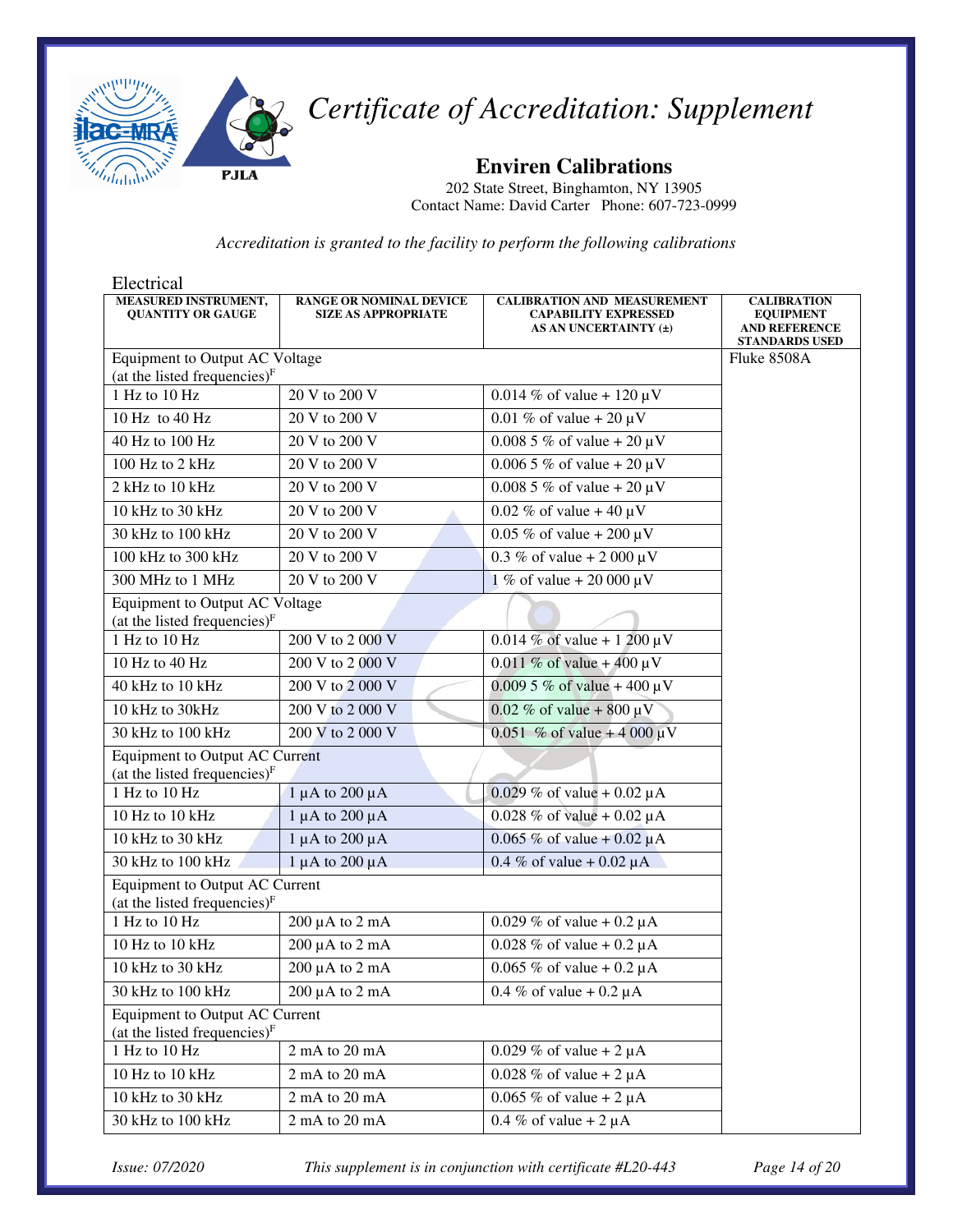

**Enviren Calibrations** 

202 State Street, Binghamton, NY 13905 Contact Name: David Carter Phone: 607-723-0999

| Electrical                                                                        |                                                              |                                                                                            |                                                                                         |  |
|-----------------------------------------------------------------------------------|--------------------------------------------------------------|--------------------------------------------------------------------------------------------|-----------------------------------------------------------------------------------------|--|
| <b>MEASURED INSTRUMENT,</b><br><b>QUANTITY OR GAUGE</b>                           | <b>RANGE OR NOMINAL DEVICE</b><br><b>SIZE AS APPROPRIATE</b> | <b>CALIBRATION AND MEASUREMENT</b><br><b>CAPABILITY EXPRESSED</b><br>AS AN UNCERTAINTY (±) | <b>CALIBRATION</b><br><b>EQUIPMENT</b><br><b>AND REFERENCE</b><br><b>STANDARDS USED</b> |  |
| <b>Equipment to Output AC Current</b>                                             |                                                              |                                                                                            | Fluke 8508A                                                                             |  |
| (at the listed frequencies) $F$                                                   |                                                              |                                                                                            |                                                                                         |  |
| 1 Hz to 10 Hz                                                                     | 2 mA to 20 mA                                                | 0.029 % of value + 20 $\mu$ A                                                              |                                                                                         |  |
| 10 Hz to 10 kHz                                                                   | 2 mA to 20 mA                                                | 0.028 % of value + 50 $\mu$ A                                                              |                                                                                         |  |
| 10 kHz to 30 kHz                                                                  | 2 mA to 20 mA                                                | 0.06 % of value + 20 $\mu$ A                                                               |                                                                                         |  |
| <b>Equipment to Output AC Current</b><br>(at the listed frequencies) <sup>F</sup> |                                                              |                                                                                            |                                                                                         |  |
| 10 Hz to 2 kHz                                                                    | 20 mA to $2 \overline{A}$                                    | $0.06\%$ of value + 2 $\mu$ A                                                              |                                                                                         |  |
| 2 Hz to 10 kHz                                                                    | 20 mA to 2 A                                                 | $0.074\%$ of value + 2 $\mu$ A                                                             |                                                                                         |  |
| 10 kHz to 30 kHz                                                                  | 20 mA to 2 A                                                 | $0.3\%$ of value + 2 $\mu$ A                                                               |                                                                                         |  |
| <b>Equipment to Output AC Current</b><br>(at the listed frequencies) $F$          |                                                              |                                                                                            |                                                                                         |  |
| $10$ Hz to $2$ kHz                                                                | $2 \text{ A}$ to $20 \text{ A}$                              | 0.08 % of value + 20 $\mu$ A                                                               |                                                                                         |  |
| 2 kHz to 10 kHz                                                                   | 2 A to 20 A                                                  | $0.25 \%$ of value + 20 µA                                                                 |                                                                                         |  |
| <b>Equipment to Output</b>                                                        | $0.1 \Omega$ to $2 \Omega$                                   | 0.001 6 % of value + 0.004 $\mu\Omega$                                                     |                                                                                         |  |
| Resistance <sup>F</sup>                                                           | 2 $\Omega$ to 20 $\Omega$                                    | 0.000 9 % of value + 0.014 $\mu\Omega$                                                     |                                                                                         |  |
|                                                                                   | 20 $\Omega$ to 200 $\Omega$                                  | $0.00075 \%$ of value + 0.05 µ $\Omega$                                                    |                                                                                         |  |
|                                                                                   | 200 $\Omega$ to 2 k $\Omega$                                 | 0.000 76 % of value + 0.000 5 $\Omega$                                                     |                                                                                         |  |
|                                                                                   | 2 k $\Omega$ to 20 k $\Omega$                                | 0.000 75 % of value + 0.005 Ω                                                              |                                                                                         |  |
|                                                                                   | $20 k \Omega$ 200 k $\Omega$                                 | $0.00075 \%$ of value + 0.05 $\Omega$                                                      |                                                                                         |  |
|                                                                                   | 200 k $\Omega$ to 2 M $\Omega$                               | 0.000 88 % of value + 0.000 5 k $\Omega$                                                   |                                                                                         |  |
|                                                                                   | 2 M $\Omega$ to 20 M $\Omega$                                | 0.001 5 % of value + 0.1 k $\Omega$                                                        |                                                                                         |  |
|                                                                                   | $20 \text{ mA}$ $200 \text{ M}\Omega$                        | $0.006\%$ of value + 10 kΩ                                                                 |                                                                                         |  |
|                                                                                   | 200 M $\Omega$ to 2 G $\Omega$                               | $0.054\%$ of value + 1 M $\Omega$                                                          |                                                                                         |  |
| DC Clamp Meters <sup>F</sup>                                                      | 20.5 A to 150 A                                              | 0.6 % of value + 0.17 A                                                                    | Fluke 5500A/Coil                                                                        |  |
|                                                                                   | 150 A to 1 025 A                                             | 0.6 % of value + 0.88 A                                                                    | & Fluke 5520A                                                                           |  |
| <b>AC Clamp Meters</b>                                                            | 20.5 A to 150 A                                              | 0.68 % of value + 0.3 A                                                                    | Fluke 5500A/Coil                                                                        |  |
| 45 Hz to 65 $Hz^F$                                                                | 150 A to 1 025 A                                             | $\overline{0.67}$ % of value +1.2 A                                                        | & Fluke 5520A<br><b>LCOMP OFF</b>                                                       |  |
| <b>AC Clamp Meters</b>                                                            | 20.5 A to 150 A                                              | 1.2 % of value $+ 0.3$ A                                                                   |                                                                                         |  |
| 65 Hz to 440 $Hz^{FO}$                                                            | 150 A to 1 025 A                                             | 1.2 % of value $+ 1.2$ A                                                                   |                                                                                         |  |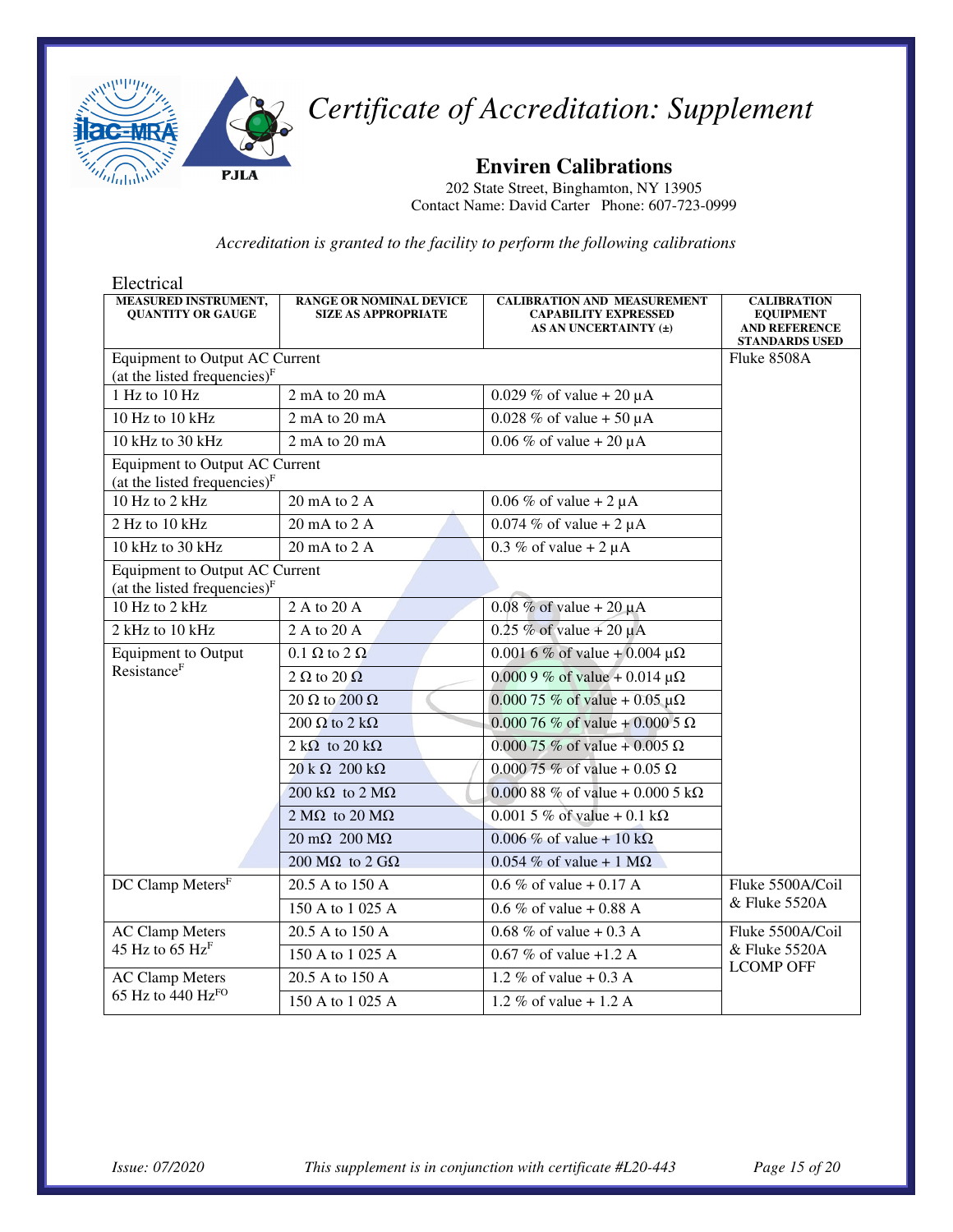

**Enviren Calibrations** 

202 State Street, Binghamton, NY 13905 Contact Name: David Carter Phone: 607-723-0999

| Electrical                                              |                                                              |                                                                                            |                                                                                         |  |
|---------------------------------------------------------|--------------------------------------------------------------|--------------------------------------------------------------------------------------------|-----------------------------------------------------------------------------------------|--|
| <b>MEASURED INSTRUMENT,</b><br><b>OUANTITY OR GAUGE</b> | <b>RANGE OR NOMINAL DEVICE</b><br><b>SIZE AS APPROPRIATE</b> | <b>CALIBRATION AND MEASUREMENT</b><br><b>CAPABILITY EXPRESSED</b><br>AS AN UNCERTAINTY (±) | <b>CALIBRATION</b><br><b>EQUIPMENT</b><br><b>AND REFERENCE</b><br><b>STANDARDS USED</b> |  |
| <b>Equipment to Measure</b>                             | -250 °C to -150 °C                                           | 0.50 °C                                                                                    | Greenlee IPM-400,                                                                       |  |
| Thermocouple Type $T^O$                                 | -150 °C to 0 °C                                              | $0.22$ °C                                                                                  | Altek 830                                                                               |  |
|                                                         | 0 °C to 120 °C                                               | 0.18 °C                                                                                    | Omega CL-23A,<br>Fluke 724                                                              |  |
|                                                         | 120 °C to 400 °C                                             | 0.17 °C                                                                                    |                                                                                         |  |
| <b>Equipment to Measure</b>                             | -210 °C to -100 °C                                           | $0.26\,\mathrm{°C}$                                                                        |                                                                                         |  |
| Thermocouple Type J <sup>O</sup>                        | -100 °C to -30 °C                                            | 0.19 °C                                                                                    |                                                                                         |  |
|                                                         | -30 °C to 150 °C                                             | 0.18 °C                                                                                    |                                                                                         |  |
|                                                         | 150 °C to 760 °C                                             | $0.19$ °C                                                                                  |                                                                                         |  |
|                                                         | 760 °C to 1 200 °C                                           | $0.23$ °C                                                                                  |                                                                                         |  |
| <b>Equipment to Measure</b>                             | -200 °C to -100 °C                                           | $0.31 \overline{C}$                                                                        | Greenlee IPM-400,                                                                       |  |
| Thermocouple Type K <sup>O</sup>                        | -100 °C to -25 °C                                            | $0.21$ °C                                                                                  | Altek 830                                                                               |  |
|                                                         | $-25$ °C to 120 °C                                           | 0.20 °C                                                                                    | Omega CL-23A,<br>Fluke 724                                                              |  |
|                                                         | 120 °C to 1 000 °C                                           | 0.26 °C                                                                                    |                                                                                         |  |
|                                                         | 1 000 °C to 1 372 °C                                         | $0.34$ °C                                                                                  |                                                                                         |  |
| <b>Equipment to Measure</b>                             | $-100$ °C to 850 °C                                          | 0.4 °C                                                                                     | Greenlee IPM-400,                                                                       |  |
| RTD Type<br>PT 385 100 $\Omega$ FO                      |                                                              |                                                                                            | Altek 830,<br>Fluke 724,                                                                |  |
| <b>Equipment to Measure</b>                             | -200 °C to 630 °C                                            | 0.4 °C                                                                                     | Fluke 787                                                                               |  |
| RTD Type                                                |                                                              |                                                                                            |                                                                                         |  |
| PT 385 1 000 $\Omega^{\rm FO}$                          |                                                              |                                                                                            |                                                                                         |  |
| Temperature                                             | 0 V to 10 V                                                  | 0.11 % of value + 0.005 8 V                                                                | Greenlee IPM-400,                                                                       |  |
| <b>Indication and Control</b>                           |                                                              |                                                                                            | Altek 830,                                                                              |  |
| Equipment responding to                                 |                                                              |                                                                                            | Fluke 724,                                                                              |  |
| Voltage <sup>FO</sup>                                   |                                                              |                                                                                            | Fluke 787                                                                               |  |
| Temperature                                             | $4 \text{ mA}$ to $20 \text{ mA}$                            | 0.18 % of value + 0.005 8 mA                                                               | Greenlee IPM-400,                                                                       |  |
| <b>Indication and Control</b>                           |                                                              |                                                                                            | Altek 830,                                                                              |  |
| Equipment responding to                                 |                                                              |                                                                                            | Fluke 724,                                                                              |  |
| CurrentFO                                               |                                                              |                                                                                            | Fluke 787                                                                               |  |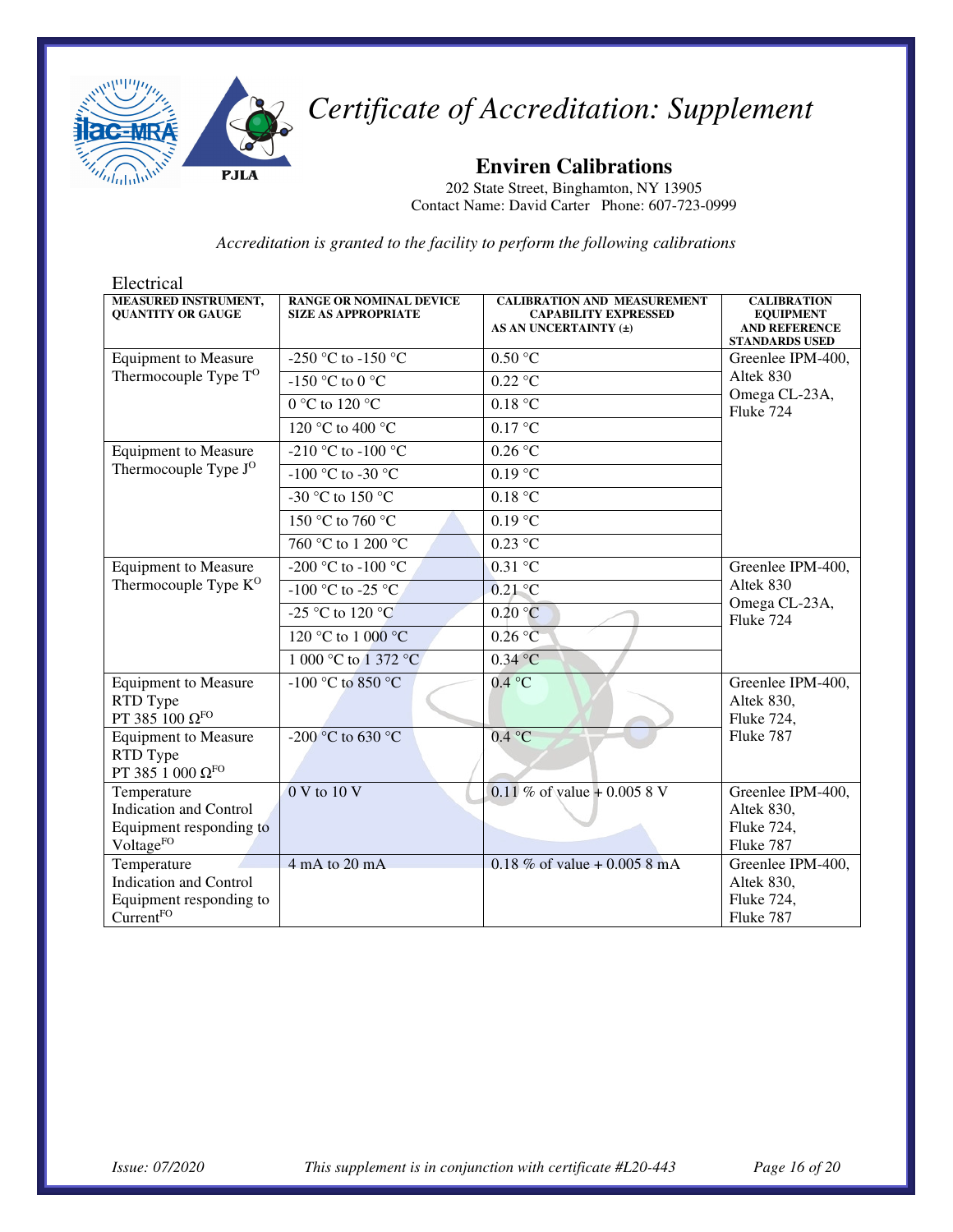

**Enviren Calibrations** 

202 State Street, Binghamton, NY 13905 Contact Name: David Carter Phone: 607-723-0999

| Dimensional                                             |                                                                        |                                                                                            |                                                                                         |
|---------------------------------------------------------|------------------------------------------------------------------------|--------------------------------------------------------------------------------------------|-----------------------------------------------------------------------------------------|
| <b>MEASURED INSTRUMENT,</b><br><b>QUANTITY OR GAUGE</b> | <b>RANGE OR NOMINAL</b><br><b>DEVICE SIZE AS</b><br><b>APPROPRIATE</b> | <b>CALIBRATION AND MEASUREMENT</b><br><b>CAPABILITY EXPRESSED</b><br>AS AN UNCERTAINTY (±) | <b>CALIBRATION</b><br><b>EQUIPMENT</b><br><b>AND REFERENCE</b><br><b>STANDARDS USED</b> |
| Calipers $\overline{F}$                                 | 4 in to 24 in                                                          | $4.4 \mu$ in/in + 270 $\mu$ in                                                             | Gage Blocks                                                                             |
| <b>Indicators</b> <sup>F</sup>                          | 0.000 05 in to 1 in                                                    | $2.1 \mu \text{in/in} + 28 \mu \text{in}$                                                  |                                                                                         |
| MicrometersF                                            | $0.00005$ in to $24 \overline{\text{in}}$                              | $6.7 \text{ } \mu \text{in/in} + 1.5 \text{ } \mu \text{in}$                               |                                                                                         |
| Thread Plug Gages <sup>F</sup>                          |                                                                        |                                                                                            | <b>IAC</b> Masterscanner                                                                |
| <b>Effective Pitch Diameter</b>                         | 0.039 in to 2.36 in                                                    | $(80 + 5L) \,\mu \text{in}$                                                                |                                                                                         |
| Simple Pitch Diameter <sup>F</sup>                      | 0.039 in to 2.36 in                                                    | $(80 + 5L) \,\mu \text{in}$                                                                |                                                                                         |
| Major Diameter <sup>F</sup>                             | 0.039 in to 2.36 in                                                    | $(80 + 5L) \,\mu \text{in}$                                                                |                                                                                         |
| Minor Diameter <sup>F</sup>                             | 0.039 in to 2.36 in                                                    | $(100 + 5L) \,\mu \text{in}$                                                               |                                                                                         |
| Thread Pitch <sup>F</sup>                               | 0.039 in to 2.36 in                                                    | $(40 + 5L) \,\mu \text{in}$                                                                |                                                                                         |
| <b>Accumulated Pitch</b><br>Deviation <sup>F</sup>      | 0.039 in to 2.36 in                                                    | $(40 + 5L)$ µin                                                                            |                                                                                         |
| Flank Angles <sup>F</sup>                               | Pitch $\leq 0.0394$ in (1 mm)                                          | $(0°6"0")$ /pitch                                                                          |                                                                                         |
|                                                         | Pitch $> 0.0394$ in $(1 \text{ mm})$                                   | 0°6"0"                                                                                     |                                                                                         |
| Taper <sup>F</sup>                                      | 0.039 in to 2.36 in                                                    | $22 \mu$ in                                                                                |                                                                                         |
| Thread Rings <sup>F</sup>                               |                                                                        |                                                                                            |                                                                                         |
| Simple Pitch Diameter                                   | 0.118 in to 2.36 in                                                    | $(80 + 5L) \,\mu \text{in}$                                                                |                                                                                         |
| Major Diameter <sup>F</sup>                             | 0.118 in to 2.36 in                                                    | $(80 + 5L) \,\mu \text{in}$                                                                |                                                                                         |
| Minor Diameter <sup>F</sup>                             | 0.118 in to 2.36 in                                                    | $(100 + 5L)$ µin                                                                           |                                                                                         |
| Thread Pitch <sup>F</sup>                               | 0.118 in to 2.36 in                                                    | $(40 + 5L) \,\mu \text{in}$                                                                |                                                                                         |
| Accumulated Pitch<br>Deviation <sup>F</sup>             | 0.118 i to 2.36 in                                                     | $(40 + 5L) \,\mu \text{in}$                                                                |                                                                                         |
| Flank Angles <sup>F</sup>                               | Pitch $\leq$ 0.039 4 in (1 mm                                          | $(0°6"0")$ /pitch                                                                          |                                                                                         |
|                                                         | Pitch $> 0.0394$ in $(1 \text{ mm})$                                   | 0°6"0"                                                                                     |                                                                                         |
| Taper <sup>F</sup>                                      | 0.118 in to 2.36 in                                                    | $22 \mu$ in                                                                                |                                                                                         |
| Taper Pipe Thread Plugs <sup>F</sup>                    |                                                                        |                                                                                            |                                                                                         |
| <b>Effective Pitch Diameter</b>                         | 0.039 in to 2.36 in                                                    | $(80 + 5L) \,\mu \text{in}$                                                                |                                                                                         |
| Simple Pitch Diameter                                   | 0.039 in to 2.36 in                                                    | $(80 + 5L) \,\mu \text{in}$                                                                |                                                                                         |
| Major Diameter                                          | 0.039 in to 2.36 in                                                    | $(80 + 5L) \,\mu \text{in}$                                                                |                                                                                         |
| Minor Diameter <sup>F</sup>                             | 0.039 in to 2.36 in                                                    | $(100 + 5L) \,\mu \text{in}$                                                               |                                                                                         |
| Thread Pitch <sup>F</sup>                               | 0.039 in to 2.36 in                                                    | $(40 + 5L) \,\mu \text{in}$                                                                |                                                                                         |
| <b>Accumulated Pitch</b><br>Deviation <sup>F</sup>      | 0.039 in to 2.36 in                                                    | $(40 + 5L) \,\mu \text{in}$                                                                |                                                                                         |
| Flank Angles <sup>F</sup>                               | Pitch $\leq$ 0.039 4 in (1 mm                                          | $(0°6"0")$ /pitch                                                                          |                                                                                         |
|                                                         | Pitch $> 0.0394$ in (1 mm)                                             | 0°6"0"                                                                                     |                                                                                         |
| Taper <sup>F</sup>                                      | 0.039 in to 2.36 in                                                    | $22 \mu$ in                                                                                |                                                                                         |
| Issue: 07/2020                                          |                                                                        | This supplement is in conjunction with certificate #L20-443                                | Page 17 of 20                                                                           |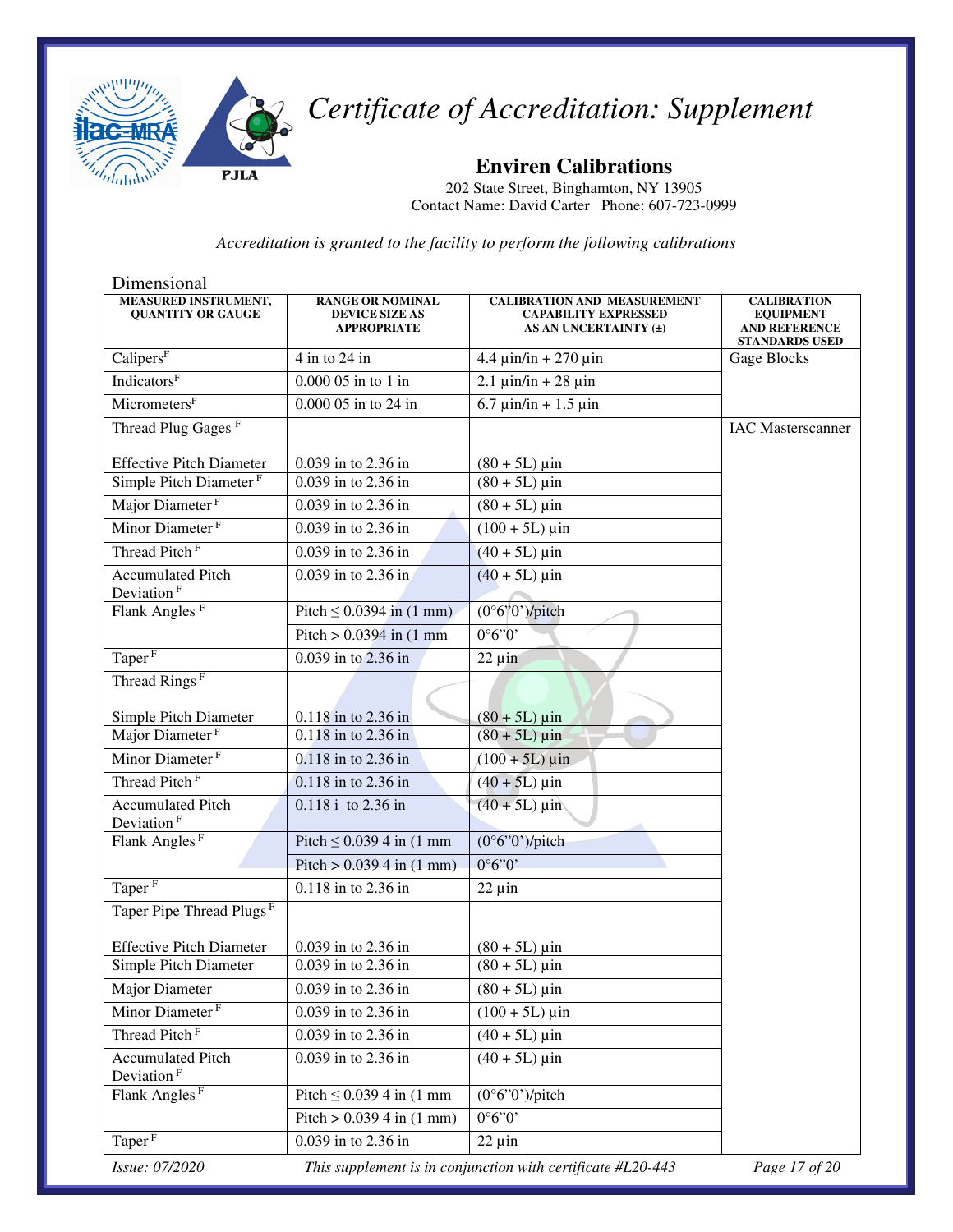

**Enviren Calibrations** 

202 State Street, Binghamton, NY 13905 Contact Name: David Carter Phone: 607-723-0999

*Accreditation is granted to the facility to perform the following calibrations:* 

| Dimensional                                             |                                                              |                                                                   |                                        |
|---------------------------------------------------------|--------------------------------------------------------------|-------------------------------------------------------------------|----------------------------------------|
| <b>MEASURED INSTRUMENT,</b><br><b>QUANTITY OR GAUGE</b> | <b>RANGE OR NOMINAL DEVICE</b><br><b>SIZE AS APPROPRIATE</b> | <b>CALIBRATION AND MEASUREMENT</b><br><b>CAPABILITY EXPRESSED</b> | <b>CALIBRATION</b><br><b>EQUIPMENT</b> |
|                                                         |                                                              | AS AN UNCERTAINTY (±)                                             | <b>AND REFERENCE</b>                   |
|                                                         |                                                              |                                                                   | <b>STANDARDS USED</b>                  |
| Taper Pipe Thread Rings <sup>F</sup>                    |                                                              |                                                                   | <b>IAC</b> Masterscanner               |
| <b>Effective Pitch Diameter</b>                         | 0.118 in to 2.36 in                                          | $(80 + 5L) \,\mu \text{in}$                                       |                                        |
| Simple Pitch Diameter <sup>F</sup>                      | 0.118 in to 2.36 in                                          | $(80 + 5L)$ uin                                                   |                                        |
| Major Diameter <sup>F</sup>                             | 0.118 in to 2.36 in                                          | $(80 + 5L) \,\mu \text{in}$                                       |                                        |
| Minor Diameter <sup>F</sup>                             | 0.118 in to 2.36 in                                          | $(100 + 5L) \mu \text{in}$                                        |                                        |
| Thread Pitch <sup>F</sup>                               | 0.118 in to 2.36 in                                          | $(40 + 5L) \,\mu \text{in}$                                       |                                        |
| <b>Accumulated Pitch</b><br>Deviation <sup>F</sup>      | $0.118$ in to 2.36 in                                        | $(40 + 5L)$ µin                                                   |                                        |
| Flank Angles <sup>F</sup>                               | Pitch $\leq$ 0.039 4 in (1 mm)                               | $(0°6"0')$ /pitch                                                 |                                        |
|                                                         | Pitch > $0.0394$ in $(1 \text{ mm})$                         | 0°6"0"                                                            |                                        |
| Taper <sup>F</sup>                                      | 0.118 in to 2.36 in                                          | $22 \mu$ in                                                       |                                        |
| Thread Set Plug Gages <sup>F</sup>                      |                                                              |                                                                   |                                        |
| <b>Effective Pitch Diameter</b>                         | 0.118 in to 2.36 in                                          | $(80 + 5L)$ µin                                                   |                                        |
| Simple Pitch Diameter <sup>F</sup>                      | 0.118 in to 2.36 in                                          | $(80 + 5L) \,\mu \text{in}$                                       |                                        |
| Major Diameter <sup>F</sup>                             | 0.118 in to 2.36 in                                          | $(80 + 5L) \,\mu \text{in}$                                       |                                        |
| Minor Diameter <sup>F</sup>                             | 0.118 in to 2.36 in                                          | $(100 + 5L) \,\mu \text{in}$                                      |                                        |
| Thread Pitch <sup>F</sup>                               | 0.118 in to 2.36 in                                          | $(40 + 5L) \,\mu \text{in}$                                       |                                        |
| <b>Accumulated Pitch</b>                                | 0.118 in to 2.36 in                                          | $\sqrt{(40 + 5L)}$ µin                                            |                                        |
| Deviation <sup>F</sup>                                  |                                                              |                                                                   |                                        |
| Flank Angle <sup>F</sup> s                              | Pitch $\leq 0.0394$ in (1 mm)                                | $(0°6"0")$ /pitch                                                 |                                        |
|                                                         | Pitch $> 0.0394$ in $(1 \text{ mm})$                         | 0°6"0"                                                            |                                        |
| Taper <sup>F</sup>                                      | $\overline{0.118}$ in to 2.36 in                             | $22 \mu$ in                                                       |                                        |
| Plug Gages $(OD)$ <sup>F</sup>                          |                                                              |                                                                   |                                        |
| Taper                                                   | 0.039 in to 2.36 in                                          | $5 \mu$ in                                                        |                                        |
| Diameter <sup>F</sup>                                   | 0.039 in to 2.36 in                                          | $(80 + 2L) \,\mu \text{in}$                                       |                                        |
| Ring Gages $(ID)^F$                                     |                                                              |                                                                   |                                        |
| Taper                                                   | 0.118 in to 2.36 in                                          | $5 \mu$ in                                                        |                                        |
| Diameter <sup>F</sup>                                   | 0.118 in to 2.36 in                                          | $(40 + 5L)$ µin                                                   |                                        |
| Luer Tapered Plugs <sup>F</sup>                         |                                                              |                                                                   |                                        |
| Small Diameter                                          | Up to 60 mm                                                  | $(80 + 2L) \,\mu \text{in}$                                       |                                        |
| Large Diameter <sup>F</sup>                             | Up to 60 mm                                                  | $(80 + 2L) \,\mu \text{in}$                                       |                                        |
| Taper <sup>F</sup>                                      | $1:64$ mm/mm                                                 | $0.000127$ mm                                                     |                                        |
|                                                         | Through 1:0 mm/mm                                            |                                                                   |                                        |

*Issue: 07/2020 This supplement is in conjunction with certificate #L20-443 Page 18 of 20*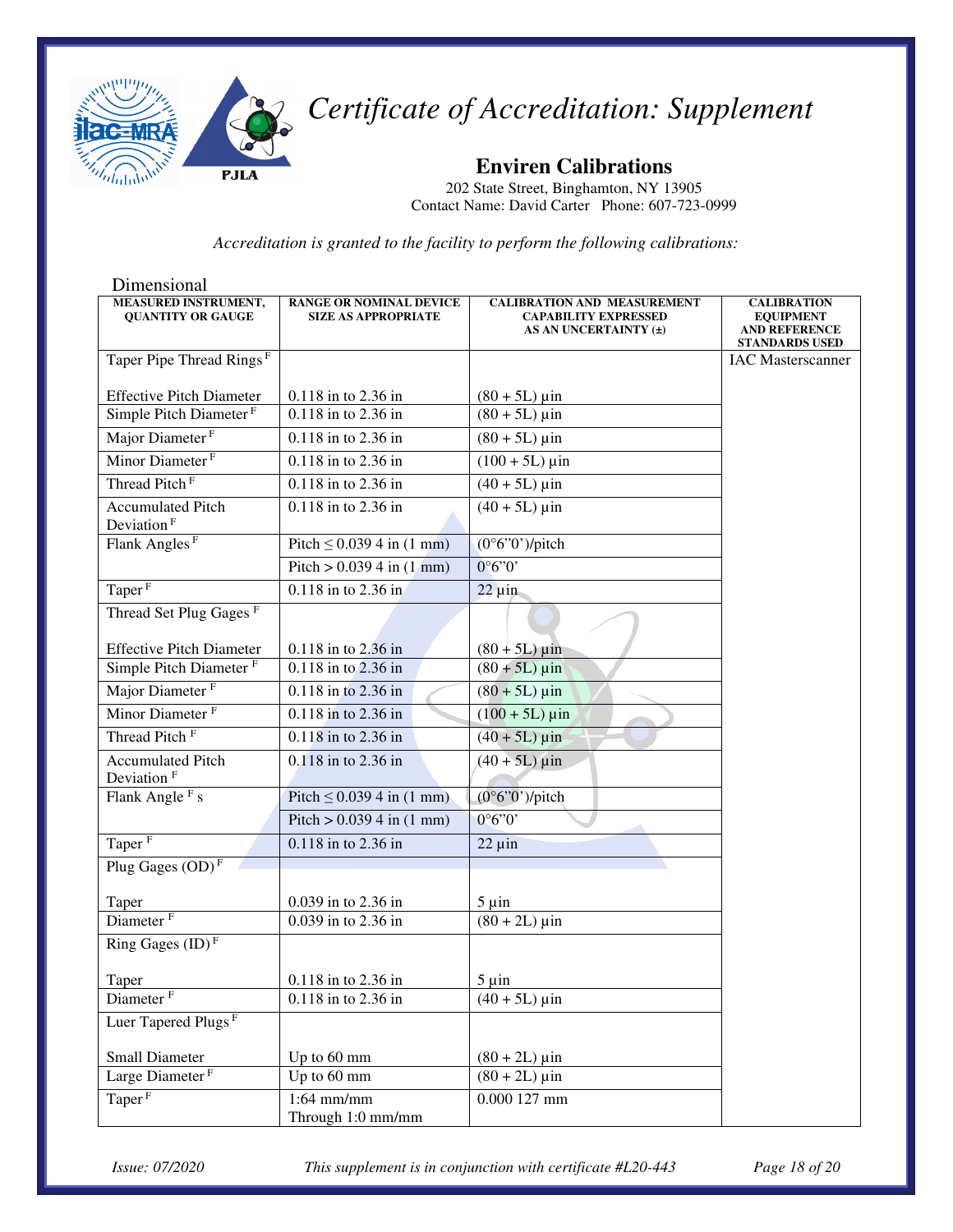

**Enviren Calibrations** 

202 State Street, Binghamton, NY 13905 Contact Name: David Carter Phone: 607-723-0999

*Accreditation is granted to the facility to perform the following calibrations:* 

#### Dimensional

| <b>MEASURED INSTRUMENT,</b>     | <b>RANGE OR NOMINAL DEVICE</b> | <b>CALIBRATION AND MEASUREMENT</b> | <b>CALIBRATION</b>       |
|---------------------------------|--------------------------------|------------------------------------|--------------------------|
| <b>OUANTITY OR GAUGE</b>        | <b>SIZE AS APPROPRIATE</b>     | <b>CAPABILITY EXPRESSED</b>        | <b>EQUIPMENT</b>         |
|                                 |                                | AS AN UNCERTAINTY (±)              | <b>AND REFERENCE</b>     |
|                                 |                                |                                    | <b>STANDARDS USED</b>    |
| Luer Tapered Rings <sup>F</sup> |                                |                                    | <b>IAC</b> Masterscanner |
|                                 |                                |                                    |                          |
| <b>Small Diameter</b>           | Up to $60 \text{ mm}$          | $(80 + 2L) \,\mu \text{in}$        |                          |
| Large Diameter <sup>F</sup>     | Up to $60 \text{ mm}$          | $(80 + 2L) \,\mu \text{in}$        |                          |
|                                 |                                |                                    |                          |
| Taper <sup>F</sup>              | $1:64$ mm/mm                   | $0.000127$ mm                      |                          |
|                                 |                                |                                    |                          |
|                                 | Through 1:0 mm/mm              |                                    |                          |

#### Thermodynamic

| <b>MEASURED INSTRUMENT,</b><br><b>OUANTITY OR GAUGE</b>               | <b>RANGE OR NOMINAL DEVICE</b><br><b>SIZE AS APPROPRIATE</b> | <b>CALIBRATION AND MEASUREMENT</b><br><b>CAPABILITY EXPRESSED</b><br>AS AN UNCERTAINTY (±) | <b>CALIBRATION</b><br><b>EQUIPMENT</b><br><b>AND REFERENCE</b><br><b>STANDARDS USED</b> |
|-----------------------------------------------------------------------|--------------------------------------------------------------|--------------------------------------------------------------------------------------------|-----------------------------------------------------------------------------------------|
| <b>Equipment to Measure</b><br>Humidity <sup>FO</sup><br>Fixed points | 11.3 % RH                                                    | 1.4 % RH                                                                                   | Vaisala HMK-15                                                                          |
|                                                                       | 75.5 % RH                                                    | $1.6\%$ RH                                                                                 | with:LiCl<br>NaCl, K2SO4                                                                |
|                                                                       | 97.6 % RH                                                    | $2.1\%$ RH                                                                                 |                                                                                         |
| <b>Equipment to Measure</b><br>HumidityFO                             | 10 % RH to 90 % RH                                           | 1.8 % RH                                                                                   | Vaisala HMI41                                                                           |
|                                                                       | 90 % RH to 95 % RH                                           | 2.9 % RH                                                                                   | with<br>HMP-46 humidity<br>Probe                                                        |

- 1. The CMC (Calibration and Measurement Capability) stated for calibrations included on this scope of accreditation represents the smallest measurement uncertainty attainable by the laboratory when performing a more or less routine calibration of a nearly ideal device under nearly ideal conditions. It is typically expressed at a confidence level of 95  $\%$  using a coverage factor  $k$  (usually equal to 2). The actual measurement uncertainty associated with a specific calibration performed by the laboratory will typically be larger than the CMC for the same calibration since capability and performance of the device being calibrated and the conditions related to the calibration may reasonably be expected to deviate from ideal to some degree.
- 2. The laboratories range of calibration capability for all disciplines for which they are accredited is the interval from the smallest calibrated standard to the largest calibrated standard used in performing the calibration. The low end of this range must be an attainable value for which the laboratory has or has access to the standard referenced. Verification of an indicated value of zero in the absence of a standard is common practice in the procedure for many calibrations but by its definition it does not constitute calibration of zero capacity.
- 3. The presence of a superscript F means that the laboratory performs calibration of the indicated parameter at its fixed location. Example: Outside Micrometer<sup>F</sup> would mean that the laboratory performs this calibration at its fixed location.
- 4. The presence of a superscript O means that the laboratory performs calibration of the indicated parameter onsite at customer locations. Example: Outside Micrometer<sup>O</sup> would mean that the laboratory performs this calibration onsite at the customer's location.

*Issue: 07/2020 This supplement is in conjunction with certificate #L20-443 Page 19 of 20*